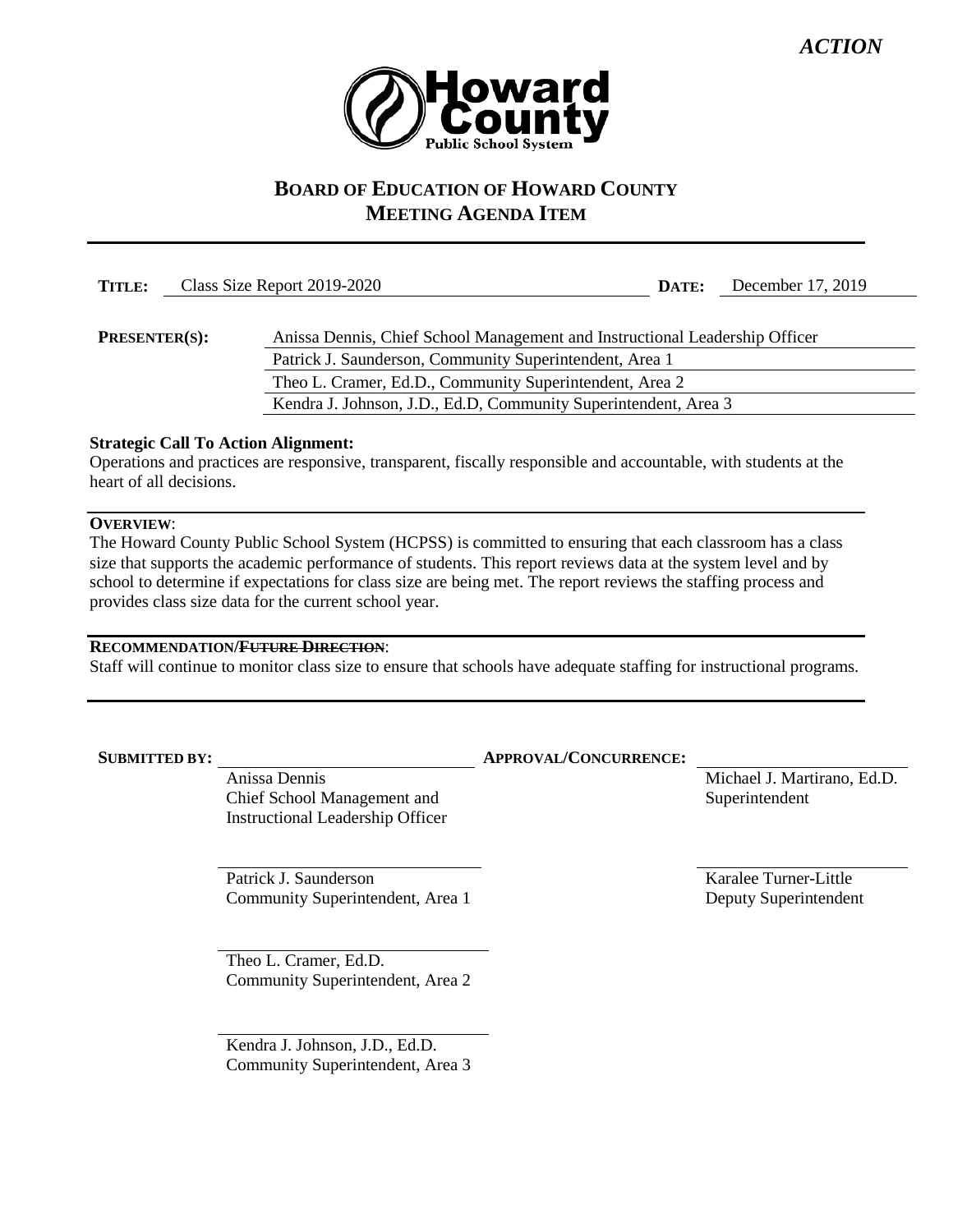# **Overview of the Staffing Process**

The Howard County Public School System (HCPSS) is committed to ensuring that each classroom has a class size that supports the academic performance of students.

Staffing is a year-long process starting in the prior year. In September, the Office of School Planning provides the Budget Office with the enrollment projections used to build the upcoming budget. Using the enrollment projections and staffing formulas, the Division of School Management and Instructional Leadership provides all instructional departments and community superintendents with the number of staff positions needed for the upcoming budget. Pool positions are included within the budget and are allocated to schools whose population increases warrant additional staffing. Differentiated staffing positions are also included within the budget to provide additional resources to schools with greater needs. These positions ensure that class sizes are maintained at appropriate levels throughout the staffing process.

In February, the Office of School Planning provides updated enrollment projections to the Division of School Management and Instructional Leadership. The Division of School Management and Instructional Leadership uses these projections and current enrollment to determine the number of positions each school will receive and provides this information to schools in late February.

In March, the community superintendents meet with each principal to review the proposed use of staffing allocations. Throughout the spring and summer the Division of School Management and Instructional Leadership closely monitors school enrollment and adjusts staffing as needed.

In August and September, the Division of School Management and Instructional Leadership meets weekly to review the enrollment of each school to determine if schools are staffed appropriately. Once the school year begins for students, every effort is made to avoid reducing staff in order to minimize disruption to students and school programs.

Throughout the year enrollment reviews take place and additional positions are allocated based on school needs. This is based on data such as class sizes, IEP service hours, and student course requests to guide allocation decisions.

The official enrollment count is taken for each school on September 30.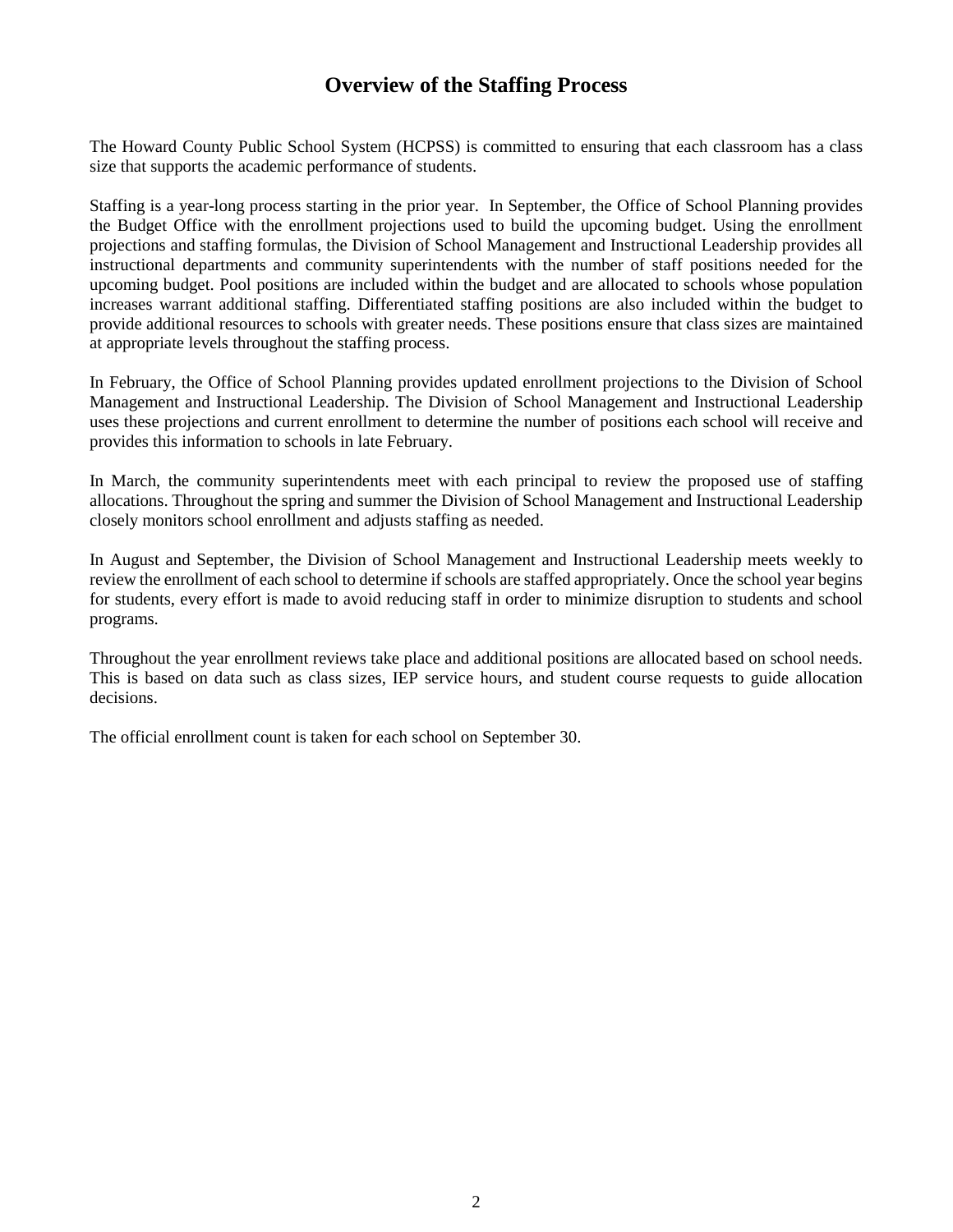# **Elementary School Class Size 2019-2020**

The data for elementary class size reflects the average number of students in each classroom by individual school as of September 30, 2019. Classroom refers to the grouping in which students spend the majority of their day. Reading and mathematics groupings in many schools have lower average numbers of students than homeroom classes because schools often use intervention teachers and others to provide instruction in these subject areas. These teachers may include reading specialists, Title I teachers, gifted and talented resource teachers, teachers provided through differentiated staffing, and other teachers not assigned to a regular classroom.

Elementary enrollment projections are used to determine the number of classroom teachers assigned to a school. The teacher to student ratio varies by grade level and is listed below:

- Kindergarten ratio is 1:22 with an upper range of 24 students
- Grades 1 and 2 ratio is 1:20 with an upper range of 25 students
- Grades 3, 4, and 5 ratio is 1:26 with an upper range of 31 students

Class sizes in elementary schools have remained relatively constant from year to year. Schools sometimes make one class smaller or larger than another to accommodate the size of a given classroom or the particular needs of the children in a given grade. The average class size by grade of all elementary schools, comparing last year's numbers to this year's numbers, is as follows:

| Grade         | 2018-2019 | 2019-2020 |
|---------------|-----------|-----------|
| Kindergarten: | 20.5      | 20.7      |
| Grade 1:      | 20.9      | 21.0      |
| Grade 2:      | 21.2      | 20.5      |
| Grade 3:      | 24.8      | 24.2      |
| Grade 4:      | 24.9      | 24.5      |
| Grade 5:      | 24.8      | 24.3      |

The following tables provide additional details related to elementary class sizes:

Table E-1 *Comparative Class Size Data Kindergarten, 2018-2019, 2019-2020*

Table E-2 *Comparative Class Size Data Grades 1 and 2, 2018-2019, 2019-2020*

Table E-3 *Comparative Class Size Data Grades 3, 4, and 5, 2018-2019, 2019-2020*

Table E-4 *Comparative Class Size Data by Teacher Grades Kindergarten, 1-5, 2018-2019, 2019-2020*

Table E-5 *Class Average by Grade Level Grades Kindergarten, 1-5, 2018-2019, 2019-2020*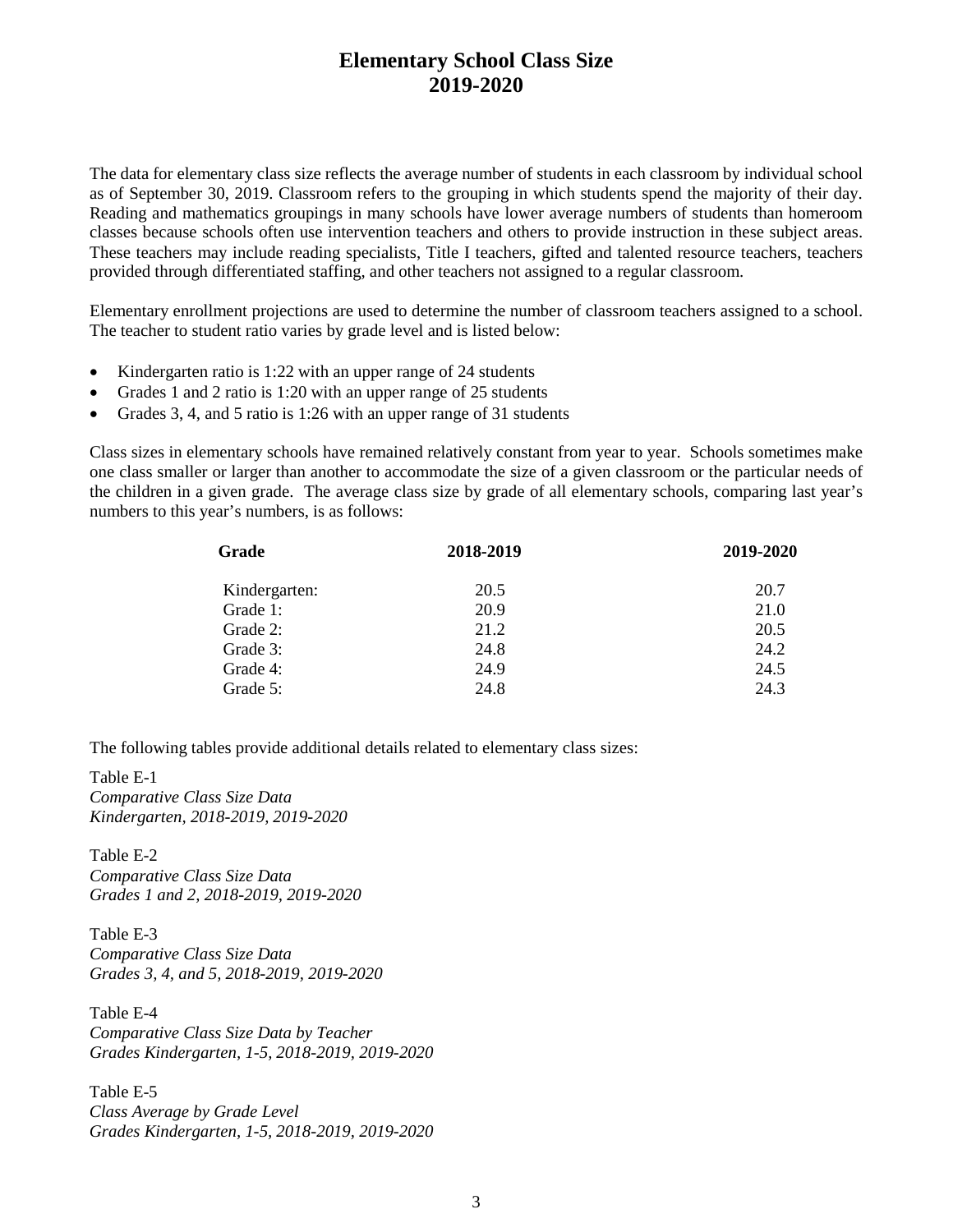|                                | Kindergarten            |                                |       |                               |  |  |  |
|--------------------------------|-------------------------|--------------------------------|-------|-------------------------------|--|--|--|
| <b>School</b>                  |                         | <b>Total Number of Classes</b> |       | <b>Comparative Class Size</b> |  |  |  |
|                                | 18-19                   | 19-20                          | 18-19 | 19-20                         |  |  |  |
| Atholton                       | $\overline{4}$          | $\overline{4}$                 | 17.8  | 20.3                          |  |  |  |
| <b>Bellows Spring</b>          | 6                       | 6                              | 20.8  | 20.3                          |  |  |  |
| Bollman Bridge*                | 5                       | 5                              | 21.4  | 22.4                          |  |  |  |
| Bryant Woods*                  | $\overline{3}$          | 3                              | 22.7  | 20.7                          |  |  |  |
| <b>Bushy Park</b>              | $\overline{\mathbf{4}}$ | $\overline{4}$                 | 21.3  | 22.3                          |  |  |  |
| Centennial Lane                | 5                       | $\overline{4}$                 | 20.2  | 22.0                          |  |  |  |
| Clarksville                    | $\overline{2}$          | $\overline{4}$                 | 19.0  | 24.3                          |  |  |  |
| <b>Clemens Crossing</b>        | $\overline{4}$          | $\overline{4}$                 | 21.8  | 20.5                          |  |  |  |
| Cradlerock*                    | $\overline{4}$          | 4                              | 18.8  | 21.5                          |  |  |  |
| Dayton Oaks                    | $\overline{\mathbf{4}}$ | $\overline{4}$                 | 21.8  | 22.5                          |  |  |  |
| Deep Run*                      | 6                       | 5                              | 19.0  | 21.6                          |  |  |  |
| Ducketts Lane*                 | 5                       | 3                              | 19.0  | 22.3                          |  |  |  |
| Elkridge                       | 6                       | $\overline{7}$                 | 20.7  | 19.6                          |  |  |  |
| <b>Forest Ridge</b>            | 5                       | 6                              | 21.4  | 20.8                          |  |  |  |
| Fulton                         | $\boldsymbol{7}$        | $8\,$                          | 20.4  | 23.3                          |  |  |  |
| <b>Gorman Crossing</b>         | 6                       | 6                              | 20.8  | 22.0                          |  |  |  |
| Guilford*                      | $\overline{3}$          | 3                              | 22.3  | 22.3                          |  |  |  |
| Hammond                        | 5                       | $\overline{4}$                 | 19.8  | 22.5                          |  |  |  |
| Hanover Hills                  | 5                       | 6                              | 18.6  | 17.5                          |  |  |  |
| <b>Hollifield Station</b>      | 6                       | $\overline{7}$                 | 22.5  | 21.6                          |  |  |  |
| Ilchester                      | 5                       | $\overline{4}$                 | 21.4  | 20.5                          |  |  |  |
| Jeffers Hill                   | $\overline{3}$          | 3                              | 21.3  | 22.0                          |  |  |  |
| Laurel Woods*                  | $\overline{\mathbf{4}}$ | 5                              | 20.0  | 20.2                          |  |  |  |
| Lisbon                         | $\overline{3}$          | $\overline{4}$                 | 22.7  | 18.8                          |  |  |  |
| Longfellow*                    | $\overline{4}$          | 3                              | 19.8  | 22.0                          |  |  |  |
| Manor Woods                    | 5                       | $\overline{4}$                 | 21.4  | 19.3                          |  |  |  |
| Northfield                     | 5                       | $\sqrt{5}$                     | 22.8  | 19.0                          |  |  |  |
| Phelps Luck*                   | 5                       | 5                              | 22.4  | 19.2                          |  |  |  |
| Pointers Run                   | $\boldsymbol{6}$        | $\sqrt{6}$                     | 22.5  | 21.2                          |  |  |  |
| Rockburn                       | 5                       | 5                              | 21.0  | 20.4                          |  |  |  |
| Running Brook*                 | $\overline{\mathbf{4}}$ | $\overline{4}$                 | 18.8  | 17.0                          |  |  |  |
| St. John's Lane                | 6                       | $\sqrt{6}$                     | 20.5  | 23.3                          |  |  |  |
| Stevens Forest*                | $\overline{4}$          | 3                              | 17.8  | 19.3                          |  |  |  |
| Swansfield*                    | 5                       | 5                              | 20.4  | 18.0                          |  |  |  |
| Talbott Springs*               | $\overline{4}$          | $\overline{4}$                 | 18.0  | 18.8                          |  |  |  |
| Thunder Hill                   | $\overline{4}$          | $\overline{4}$                 | 18.8  | 18.3                          |  |  |  |
| Triadelphia Ridge              | $\overline{\mathbf{4}}$ | 3                              | 19.5  | 18.7                          |  |  |  |
| Veterans                       | 6                       | $\boldsymbol{7}$               | 20.8  | 21.3                          |  |  |  |
| Waterloo                       | 3                       | $\overline{4}$                 | 20.0  | 20.0                          |  |  |  |
| Waverly                        | 6                       | 5                              | 20.0  | 23.0                          |  |  |  |
| West Friendship                | $\overline{3}$          | $\overline{2}$                 | 17.3  | 22.5                          |  |  |  |
| Worthington                    | 3                       | $\overline{4}$                 | 22.0  | 18.0                          |  |  |  |
| <b>Total Number of Classes</b> | 192                     | 192                            |       |                               |  |  |  |
| <b>Comparative Class Sizes</b> |                         |                                | 20.5  | 20.7                          |  |  |  |

#### **TABLE E-1 COMPARATIVE CLASS SIZE DATA KINDERGARTEN CLASS RATIO 1:22 WITH AN UPPER RANGE OF 24**

 *\* Title I/Differentiated staffing is used to reduce class size ratios and/or provide targeted support.*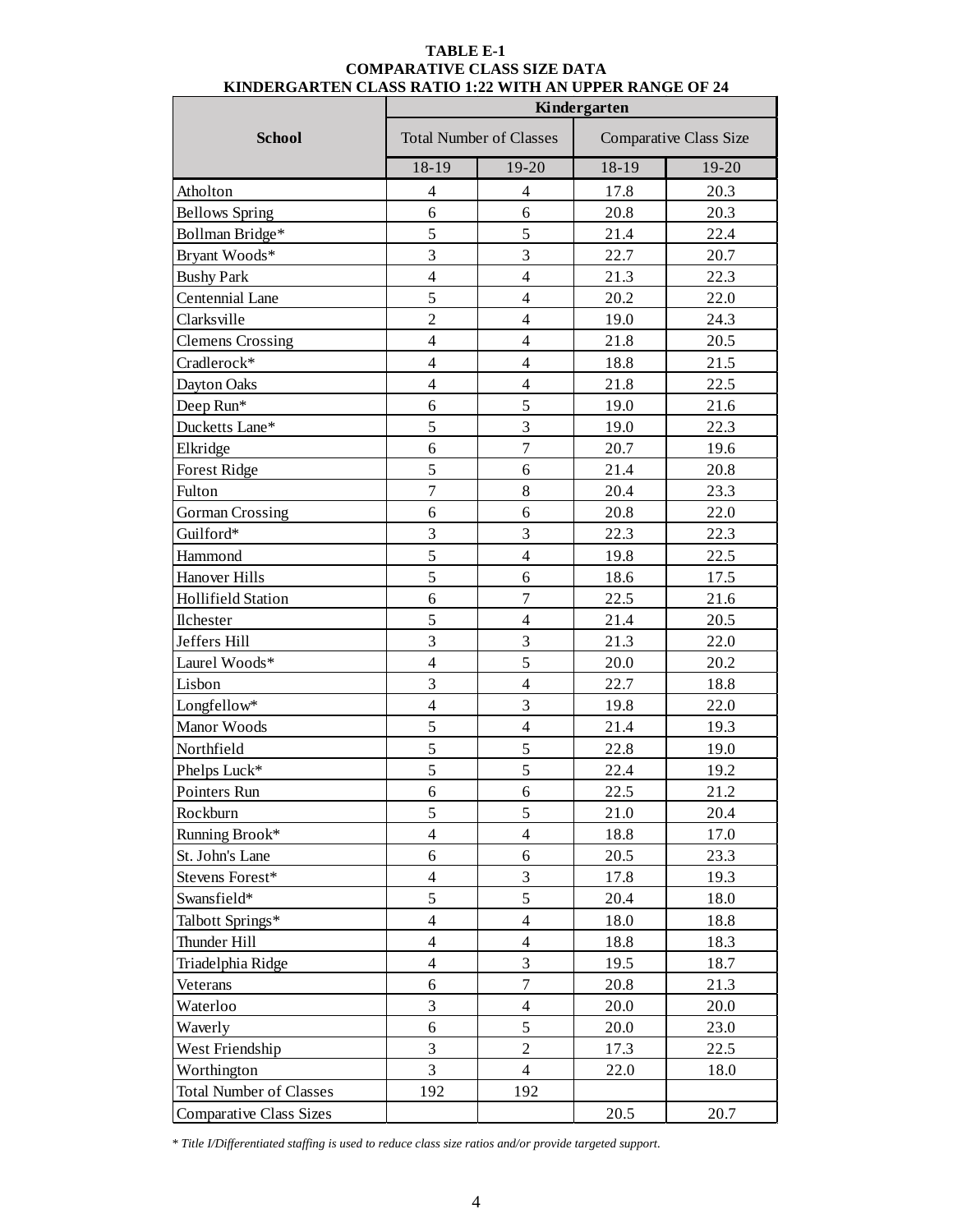|                                |                          | <b>Classroom Grade 1</b> |                          |         |                  | <b>Classroom Grade 2</b> |       |                   |  |
|--------------------------------|--------------------------|--------------------------|--------------------------|---------|------------------|--------------------------|-------|-------------------|--|
| <b>School</b>                  |                          | <b>Total Number of</b>   | <b>Comparative Class</b> |         |                  | Total Number of          |       | Comparative Class |  |
|                                | Classes                  |                          | Size                     |         |                  | Classes                  | Size  |                   |  |
|                                | 18-19                    | 19-20                    | 18-19                    | $19-20$ | 18-19            | 19-20                    | 18-19 | 19-20             |  |
| Atholton                       | 4                        | $\overline{4}$           | 19.3                     | 20.5    | $\overline{4}$   | $\overline{4}$           | 21.0  | 17.3              |  |
| <b>Bellows Spring</b>          | 6                        | 6                        | 21.8                     | 20.5    | 5                | 6                        | 23.4  | 20.2              |  |
| Bollman Bridge*                | $\overline{4}$           | 5                        | 23.3                     | 21.6    | 6                | 5                        | 19.7  | 19.4              |  |
| Bryant Woods*                  | $\overline{4}$           | $\overline{4}$           | 19.8                     | 19.5    | $\overline{4}$   | $\overline{4}$           | 18.8  | 20.8              |  |
| <b>Bushy Park</b>              | $\overline{4}$           | $\overline{4}$           | 24.0                     | 22.8    | $\overline{4}$   | 5                        | 20.3  | 20.0              |  |
| Centennial Lane                | 6                        | 5                        | 19.5                     | 22.6    | 5                | 5                        | 22.8  | 22.2              |  |
| Clarksville                    | $\overline{\mathbf{4}}$  | 3                        | 22.8                     | 22.3    | 3                | $\overline{4}$           | 19.7  | 19.3              |  |
| <b>Clemens Crossing</b>        | $\overline{4}$           | $\overline{4}$           | 22.0                     | 24.8    | 5                | $\overline{4}$           | 20.4  | 21.8              |  |
| Cradlerock*                    | $\overline{4}$           | $\overline{4}$           | 18.0                     | 18.5    | $\overline{4}$   | $\overline{4}$           | 21.0  | 19.8              |  |
| Dayton Oaks                    | 5                        | $\overline{4}$           | 19.8                     | 22.8    | 5                | 5                        | 22.2  | 21.6              |  |
| Deep Run*                      | 5                        | 6                        | 21.6                     | 20.7    | 5                | 6                        | 21.8  | 20.5              |  |
| Ducketts Lane*                 | $\overline{4}$           | 5                        | 21.8                     | 19.2    | $\overline{4}$   | $\overline{4}$           | 22.5  | 20.5              |  |
| Elkridge                       | $\overline{7}$           | 6                        | 21.6                     | 23.5    | $\tau$           | $\overline{7}$           | 22.0  | 21.0              |  |
| <b>Forest Ridge</b>            | 5                        | 5                        | 21.4                     | 21.4    | 5                | 5                        | 23.0  | 21.0              |  |
| Fulton                         | $\overline{7}$           | $8\,$                    | 23.6                     | 20.4    | 7                | $8\,$                    | 23.4  | 21.5              |  |
| <b>Gorman Crossing</b>         | $\overline{7}$           | 6                        | 21.7                     | 20.5    | 6                | $\overline{7}$           | 21.5  | 20.7              |  |
| Guilford*                      | 3                        | $\overline{4}$           | 19.7                     | 19.8    | $\overline{4}$   | $\overline{3}$           | 22.0  | 22.3              |  |
| Hammond                        | 5                        | 5                        | 19.0                     | 18.2    | 5                | $\overline{4}$           | 22.2  | 23.0              |  |
| Hanover Hills                  | 5                        | 5                        | 22.4                     | 20.0    | 5                | 6                        | 20.0  | 19.8              |  |
| <b>Hollifield Station</b>      | $\overline{7}$           | $\overline{7}$           | 21.1                     | 19.9    | $\overline{7}$   | $\overline{7}$           | 21.9  | 20.3              |  |
| Ilchester                      | $\overline{4}$           | 5                        | 22.8                     | 22.0    | 5                | $\overline{4}$           | 18.4  | 22.5              |  |
| Jeffers Hill                   | $\overline{3}$           | $\overline{3}$           | 17.3                     | 23.7    | $\overline{4}$   | $\overline{3}$           | 21.3  | 17.3              |  |
| Laurel Woods*                  | 5                        | 5                        | 19.6                     | 19.0    | 4                | 5                        | 22.5  | 21.6              |  |
| Lisbon                         | 3                        | $\overline{4}$           | 23.0                     | 18.5    | $\overline{4}$   | $\overline{4}$           | 17.8  | 18.5              |  |
| Longfellow*                    | $\overline{\mathcal{L}}$ | $\overline{4}$           | 18.0                     | 18.8    | $\overline{3}$   | $\overline{4}$           | 20.3  | 18.0              |  |
| Manor Woods                    | $\overline{3}$           | 5                        | 22.3                     | 22.8    | 5                | 3                        | 23.0  | 24.7              |  |
| Northfield                     | 5                        | 5                        | 21.6                     | 21.6    | 6                | 5                        | 21.0  | 22.4              |  |
| Phelps Luck*                   | $\overline{4}$           | 5                        | 22.3                     | 22.8    | $\overline{4}$   | 5                        | 22.8  | 20.4              |  |
| Pointers Run                   | 6                        | $\boldsymbol{7}$         | 21.5                     | 22.4    | 6                | 6                        | 23.7  | 21.7              |  |
| Rockburn                       | $\overline{\mathbf{4}}$  | 5                        | 21.3                     | 21.0    | 5                | $\overline{4}$           | 21.4  | 21.0              |  |
| Running Brook*                 | $\overline{4}$           | $\overline{4}$           | 18.3                     | 19.3    | $\overline{3}$   | $\overline{4}$           | 22.0  | $20.0\,$          |  |
| St. John's Lane                | 5                        | 6                        | 23.0                     | 22.0    | 5                | $6^{\ddagger}$           | 23.2  | 21.3              |  |
| Stevens Forest*                | 3                        | $\overline{4}$           | 20.7                     | 19.0    | $\overline{4}$   | $\overline{4}$           | 16.3  | 14.8              |  |
| Swansfield*                    | 5                        | 5                        | 18.2                     | 20.0    | $\overline{4}$   | 5                        | 21.5  | 16.4              |  |
| Talbott Springs*               | $\overline{\mathcal{A}}$ | $\overline{4}$           | 21.5                     | 20.3    | $\overline{4}$   | $\overline{4}$           | 19.3  | 19.8              |  |
| Thunder Hill                   | $\overline{4}$           | 3                        | 21.3                     | 24.0    | $\overline{4}$   | $\overline{4}$           | 20.8  | 19.8              |  |
| Triadelphia Ridge              | $\overline{4}$           | $\overline{4}$           | 19.0                     | 23.0    | $\overline{4}$   | $\overline{4}$           | 19.5  | 22.0              |  |
| Veterans                       | 6                        | $\boldsymbol{7}$         | 22.8                     | 18.9    | $\boldsymbol{7}$ | $\boldsymbol{6}$         | 21.4  | 24.7              |  |
| Waterloo                       | 5                        | $\overline{4}$           | 20.8                     | 19.8    | $\overline{4}$   | 5                        | 21.3  | 20.4              |  |
| Waverly                        | 6                        | 6                        | 21.3                     | 22.8    | $\overline{7}$   | $7\phantom{.0}$          | 21.6  | 21.1              |  |
| West Friendship                | 3                        | $\mathfrak{Z}$           | 17.7                     | 19.3    | $\overline{3}$   | $\mathfrak{Z}$           | 21.7  | $20.0\,$          |  |
| Worthington                    | $\overline{4}$           | $\overline{3}$           | 19.0                     | 23.3    | $\overline{4}$   | $\overline{4}$           | 18.5  | 19.5              |  |
| <b>Total Number of Classes</b> | 194                      | 201                      |                          |         | 199              | 202                      |       |                   |  |
| <b>Comparative Class Sizes</b> |                          |                          | 20.9                     | 21.0    |                  |                          | 21.2  | 20.5              |  |

#### **TABLE E-2 COMPARATIVE CLASS SIZE DATA GRADE 1 AND 2 CLASS RATIO 1:20 WITH AN UPPER RANGE OF 25**

*\* Title I/Differentiated staffing is used to reduce class size ratios and/or provide targeted support.*

*‡ At least one class is held in a portable*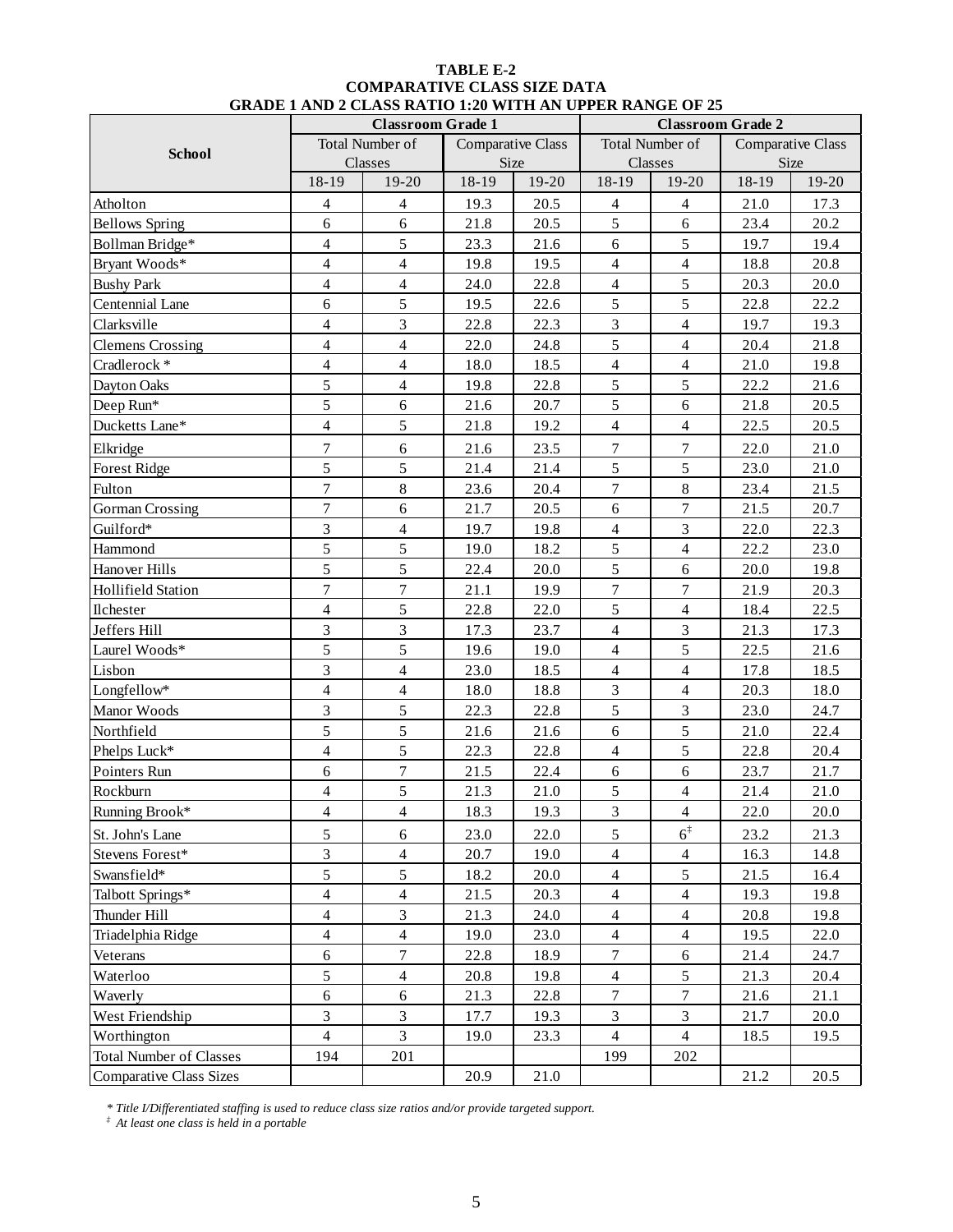| TABLE E-3                                                           |
|---------------------------------------------------------------------|
| <b>COMPARATIVE CLASS SIZE DATA</b>                                  |
| <b>GRADE 3, 4, AND 5 CLASS RATIO 1:26 WITH AN UPPER RANGE OF 31</b> |

|                                |                         |                          |                          | GRADE 3, 4, AND 3 CLASS RATIO 1:20 WITH AN OFFER RANGE OF 31 |                          |                 |                          |                          |                 |                |                          |                   |
|--------------------------------|-------------------------|--------------------------|--------------------------|--------------------------------------------------------------|--------------------------|-----------------|--------------------------|--------------------------|-----------------|----------------|--------------------------|-------------------|
|                                |                         |                          | <b>Classroom Grade 3</b> |                                                              |                          |                 | <b>Classroom Grade 4</b> |                          |                 |                | <b>Classrrom Grade 5</b> |                   |
|                                |                         | Total Number of          |                          | <b>Comparative Class</b>                                     |                          | Total Number of |                          | <b>Comparative Class</b> | Total Number of |                |                          | Comparative Class |
| <b>School</b>                  |                         | Classes                  |                          | Size                                                         |                          | Classes         |                          | Size                     |                 | Classes        |                          | Size              |
|                                | 18-19                   | 19-20                    | 18-19                    | 19-20                                                        | 18-19                    | $19-20$         | 18-19                    | 19-20                    | $18-19$         | $19-20$        | 18-19                    | $19-20$           |
| Atholton                       | 3                       | 3                        | 25.7                     | 28.3                                                         | 3                        | $3^{\ddagger}$  | 22.7                     | 28.0                     | 3               | 3              | 22.7                     | 21.7              |
| <b>Bellows Spring</b>          | 5                       | 5                        | 23.4                     | 23.2                                                         | $\overline{4}$           | 5               | 28.5                     | 22.4                     | 5               | 5              | 24.6                     | 21.8              |
| Bollman Bridge*                | $\overline{4}$          | 5                        | 28.0                     | 23.8                                                         | 5                        | 5               | 22.8                     | 24.6                     | 5               | 5              | 23.4                     | 24.8              |
| Bryant Woods*                  | 3                       | $\overline{4}$           | 23.0                     | 19.5                                                         | $\overline{\mathbf{4}}$  | $3^{\ddagger}$  | 16.8                     | 21.7                     | 3               | 3              | 21.0                     | 20.3              |
| <b>Bushy Park</b>              | $\overline{4}$          | 3                        | 29.3                     | 27.7                                                         | $\overline{\mathcal{L}}$ | 5               | 23.8                     | 25.2                     | 5               | $\overline{4}$ | 24.0                     | 24.8              |
| Centennial Lane                | 5                       | 5                        | 26.8                     | 24.2                                                         | 5                        | 5               | 28.0                     | 27.6                     | 5               | 6              | 25.6                     | 24.3              |
| Clarksville                    | 3                       | 3                        | 21.7                     | 22.0                                                         | $\overline{3}$           | 3               | 27.3                     | 20.7                     | $\overline{3}$  | $\overline{4}$ | 28.3                     | 22.5              |
| <b>Clemens Crossing</b>        | 3                       | $\overline{4}$           | 22.7                     | 25.3                                                         | $\overline{3}$           | 3               | 23.3                     | 23.0                     | 3               | 3              | 25.3                     | 24.7              |
| Cradlerock*                    | $\overline{3}$          | $\overline{4}$           | 22.3                     | 19.0                                                         | 3                        | $\overline{3}$  | 26.7                     | 23.0                     | $\overline{4}$  | $\overline{4}$ | 22.5                     | 19.3              |
| Dayton Oaks                    | $\overline{4}$          | 5                        | 26.3                     | 24.2                                                         | 5                        | $\overline{4}$  | 23.8                     | 27.0                     | 5               | 5              | 26.0                     | 25.0              |
| Deep Run*                      | $\overline{4}$          | $\overline{4}$           | 23.5                     | 25.3                                                         | 5                        | $\overline{4}$  | 25.2                     | 25.8                     | 5               | 5              | 23.8                     | 27.2              |
| Ducketts Lane*                 | $\overline{4}$          | $\overline{4}$           | 22.8                     | 22.8                                                         | $\overline{\mathcal{A}}$ | 5               | 24.3                     | 18.0                     | $\overline{4}$  | 5              | 26.5                     | 20.8              |
| Elkridge                       | 5                       | 6                        | 28.8                     | 26.5                                                         | 6                        | 6               | 24.2                     | 24.5                     | 6               | 6              | 24.8                     | 26.2              |
| <b>Forest Ridge</b>            | $\overline{4}$          | 5                        | 27.0                     | 23.8                                                         | 5                        | $\overline{4}$  | 24.4                     | 28.8                     | 5               | 5              | 24.2                     | 24.2              |
|                                |                         |                          |                          |                                                              |                          |                 |                          |                          |                 | $6^{\ddagger}$ |                          |                   |
| Fulton                         | 6                       | 6                        | 25.3                     | 29.0                                                         | 6                        | 6               | 24.8                     | 27.3                     | 5               |                | 28.0                     | 26.7              |
| <b>Gorman Crossing</b>         | $\overline{4}$          | 5                        | 27.8                     | 26.2                                                         | 6                        | $\overline{4}$  | 25.2                     | 29.0                     | 5               | 6              | 28.6                     | 23.8              |
| Guilford*                      | 3                       | 3                        | 21.3                     | 24.0                                                         | 4                        | 3               | 18.0                     | 25.0                     | 3               | 4              | 23.7                     | 20.0              |
| Hammond                        | $\overline{4}$          | 4                        | 24.0                     | 28.3                                                         | 5                        | 4               | 24.0                     | 24.5                     | $\overline{4}$  | 5              | 26.5                     | 24.0              |
| Hanover Hills                  | 5                       | $\overline{4}$           | 24.6                     | 25.8                                                         | $\overline{4}$           | 5               | 27.0                     | 28.2                     | 5               | 5              | 22.4                     | 23.0              |
| <b>Hollifield Station</b>      | 6                       | 6                        | 26.7                     | 25.8                                                         | 5                        | 6               | 26.6                     | 25.2                     | 6               | 5              | 25.5                     | 28.2              |
| Ilchester                      | $\overline{4}$          | 4                        | 27.0                     | 24.8                                                         | $\overline{4}$           | $\overline{4}$  | 26.0                     | 26.0                     | $\overline{4}$  | $\overline{4}$ | 26.0                     | 26.5              |
| Jeffers Hill                   | 3                       | 4                        | 20.0                     | 22.0                                                         | 3                        | 3               | 25.0                     | 20.0                     | 3               | 3              | 23.3                     | 26.3              |
| Laurel Woods*                  | $\overline{4}$          | $\overline{4}$           | 22.0                     | 24.5                                                         | 4                        | $\overline{4}$  | 24.0                     | 22.5                     | 5               | $\overline{4}$ | 23.8                     | 26.5              |
| Lisbon                         | 3                       | 3                        | 22.3                     | 24.7                                                         | 3                        | 3               | 28.3                     | 22.3                     | 4               | 3              | 22.8                     | 26.7              |
| Longfellow*                    | 3                       | 3                        | 22.0                     | 22.3                                                         | 3                        | 3               | 23.7                     | 23.0                     | 3               | 3              | 24.3                     | 22.7              |
| Manor Woods                    | $\overline{4}$          | 5                        | 27.3                     | 23.2                                                         | $\overline{4}$           | 5               | 29.5                     | 24.0                     | 5               | 5              | 27.8                     | 25.6              |
| Northfield                     | 5                       | 5                        | 26.0                     | 25.2                                                         | 5                        | 5               | 26.2                     | 26.6                     | 5               | 5              | 27.8                     | 25.8              |
| Phelps Luck*                   | $\overline{4}$          | $\overline{4}$           | 21.8                     | 25.0                                                         | 3                        | $\overline{4}$  | 27.3                     | 23.5                     | $\overline{4}$  | 4              | 20.5                     | 21.5              |
| Pointers Run                   | 5                       | $6\,$                    | 27.4                     | 26.0                                                         | 6                        | $\sqrt{5}$      | 26.3                     | 29.0                     | 6               | $6^{\ddagger}$ | 28.0                     | 26.7              |
| Rockburn                       | $\overline{\mathbf{4}}$ | 4                        | 24.0                     | $27.5\,$                                                     | 4                        | 4               | 22.8                     | 23.0                     | 4               | 4              | 23.8                     | $22.8\,$          |
| Running Brook*                 | $\overline{3}$          | $\overline{3}$           | 27.7                     | 19.7                                                         | $\overline{4}$           | $\overline{4}$  | 20.8                     | 19.0                     | $\overline{4}$  | $\overline{4}$ | 18.8                     | 19.5              |
| St. John's Lane                | 5                       | $5^{\ddagger}$           | 23.8                     | 23.4                                                         | 5                        | $5^{\ddagger}$  | 25.8                     | 23.8                     | 5               | $5^{\ddagger}$ | 25.0                     | 27.2              |
| Stevens Forest*                | 3                       | $\mathfrak{Z}$           | 20.3                     | 22.3                                                         | 3                        | $3^{\ddagger}$  | 20.0                     | 19.3                     | 3               | $\mathfrak{Z}$ | 21.7                     | 22.3              |
| Swansfield*                    | $\overline{4}$          | $\overline{4}$           | 23.0                     | 22.3                                                         | $\overline{4}$           | $\overline{4}$  | 27.0                     | 20.0                     | 4               | 5              | 23.5                     | 21.2              |
| Talbott Springs*               | $\overline{4}$          | $\overline{\mathcal{A}}$ | 20.3                     | 20.5                                                         | 3                        | $3^{\ddagger}$  | 26.0                     | 27.0                     | 3               | $3^{\ddagger}$ | 25.3                     | 24.0              |
| Thunder Hill                   | 3                       | 4                        | 28.7                     | 19.8                                                         | 4                        | $\mathfrak{Z}$  | 24.0                     | 28.0                     | $\overline{4}$  | 4              | 25.0                     | 22.5              |
| Triadelphia Ridge              | $\overline{4}$          | $\overline{4}$           | 25.8                     | 22.0                                                         | 4                        | 5               | 28.0                     | 23.2                     | $\overline{4}$  | $\overline{4}$ | 29.0                     | 28.8              |
| Veterans                       | 6                       | 6                        | 25.0                     | 24.5                                                         | 6                        | 6               | 24.5                     | 26.0                     | 6               | 6              | 25.8                     | 24.8              |
| Waterloo                       | $\overline{4}$          | 3                        | 26.8                     | 28.7                                                         | 3                        | $\overline{4}$  | 26.3                     | 26.3                     | 5               | 3              | 24.0                     | 27.3              |
| Waverly                        | 6                       | 6                        | 26.3                     | 28.2                                                         | 5                        | 6               | 28.4                     | 27.8                     | 5               | 6              | 27.4                     | 26.2              |
| West Friendship                | 3                       | 3                        | 26.3                     | 22.0                                                         | 3                        | $\overline{4}$  | 23.7                     | 21.8                     | 3               | 3              | 27.0                     | 26.0              |
| Worthington                    | $\overline{3}$          | 3                        | 26.0                     | 25.0                                                         | 3                        | 3               | 27.0                     | 27.3                     | 4               | 3              | 25.0                     | 26.7              |
| <b>Total Number of Classes</b> | 169                     | 178                      |                          |                                                              | 175                      | 176             |                          |                          | 182             | 184            |                          |                   |
| <b>Comparative Class Sizes</b> |                         |                          | 24.8                     | 24.2                                                         |                          |                 | 24.9                     | 24.5                     |                 |                | 24.8                     | 24.3              |

*\* Title I/Differentiated staffing is used to reduce class size ratios and/or provide targeted support.*

*‡ At least one class is held in a portable*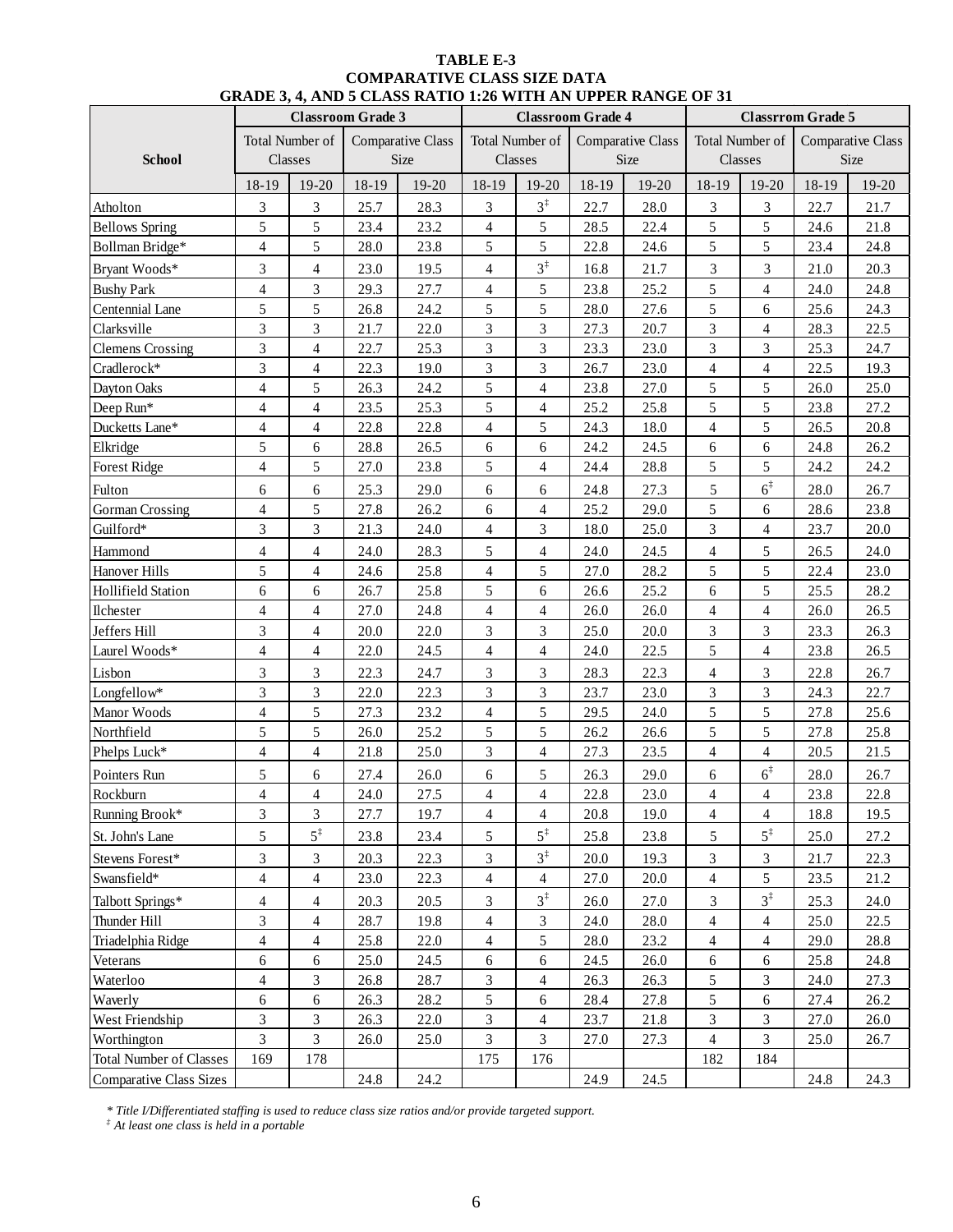## **TABLE E-4 COMPARATIVE CLASS SIZE DATA**

| <b>BY TEACHER</b>          |                 |                 |                 |                 |                 |                 |  |
|----------------------------|-----------------|-----------------|-----------------|-----------------|-----------------|-----------------|--|
|                            | Kindergarten    | Grade 1         | Grade 2         | Grade 3         | Grade 4         | Grade 5         |  |
|                            | <b>Students</b> | <b>Students</b> | <b>Students</b> | <b>Students</b> | <b>Students</b> | <b>Students</b> |  |
| <b>Atholton ES</b>         |                 |                 |                 |                 |                 |                 |  |
| Homeroom                   | 20              | 20              | 18              | 28              | $28^{\ddagger}$ | 22              |  |
| Homeroom                   | 20              | 21              | 15              | 29              | $28^{\ddagger}$ | 23              |  |
| Homeroom                   | 20              | 21              | 17              | 28              | $28^{\ddagger}$ | 20              |  |
| Homeroom                   | 21              | 20              | 19              |                 |                 |                 |  |
| <b>Bellows Springs ES</b>  |                 |                 |                 |                 |                 |                 |  |
| Homeroom                   | 18              | 21              | $20\,$          | 22              | 19              | 22              |  |
| Homeroom                   | 22              | 19              | 21              | 22              | 23              | 25              |  |
| Homeroom                   | 19              | 21              | 20              | 24              | 21              | 24              |  |
| Homeroom                   | 21              | $20\,$          | 18              | 25              | 24              | 16              |  |
| Homeroom                   | 22              | $20\,$          | $20\,$          | 23              | 25              | 22              |  |
| Homeroom                   | 20              | 22              | 22              |                 |                 |                 |  |
| <b>Bollman Bridge ES*</b>  |                 |                 |                 |                 |                 |                 |  |
| Homeroom                   | 23              | 21              | 18              | 24              | 28              | 26              |  |
| Homeroom                   | 22              | 22              | 20              | 25              | 26              | 24              |  |
| Homeroom                   | 22              | 20              | 19              | 22              | 25              | 24              |  |
| Homeroom                   | 23              | 23              | 20              | 25              | 22              | 24              |  |
| Homeroom                   | 22              | 22              | 20              | 23              | 22              | 26              |  |
| Homeroom                   |                 |                 |                 |                 |                 |                 |  |
| <b>Bryant Woods ES*</b>    |                 |                 |                 |                 |                 |                 |  |
| Homeroom                   | 19              | 19              | 19              | $19^{\ddagger}$ | 21              | 19              |  |
| Homeroom                   | 22              | 19              | 21              | $20^{\ddagger}$ | 21              | 21              |  |
| Homeroom                   | 21              | 19              | 22              | $21^{\ddagger}$ | 23              | 21              |  |
| Homeroom                   |                 | 21              | 21              | $18^{\ddagger}$ |                 |                 |  |
| <b>Bushy Park ES</b>       |                 |                 |                 |                 |                 |                 |  |
| Homeroom                   | 23              | 22              | 20              | 28              | 25              | 24              |  |
| Homeroom                   | 22              | 24              | $20\,$          | 27              | 26              | $25\,$          |  |
| Homeroom                   | 22              | 22              | 20              | 28              | 25              | 25              |  |
| Homeroom                   | 22              | 23              | $20\,$          |                 | 26              | 25              |  |
| Homeroom                   |                 |                 | 20              |                 | 24              |                 |  |
| <b>Centennial Lane ES</b>  |                 |                 |                 |                 |                 |                 |  |
| Homeroom                   | 23              | 23              | 19              | 25              | 27              | 23              |  |
| Homeroom                   | 23              | 23              | 23              | 22              | 28              | 25              |  |
| Homeroom                   | 23              | 24              | 23              | 25              | 28              | 25              |  |
| Homeroom                   | 19              | 22              | 22              | 25              | $28\,$          | 24              |  |
| Homeroom                   |                 | 21              | 24              | 24              | $27\,$          | 25              |  |
| Homeroom                   |                 |                 |                 |                 |                 | 24              |  |
| <b>Clarksville ES</b>      |                 |                 |                 |                 |                 |                 |  |
| Homeroom                   | 19              | 23              | 19              | 22              | 20              | 23              |  |
| Homeroom                   | 19              | 22              | 19              | 23              | 21              | 23              |  |
| Homeroom                   | 19              | $22\,$          | 19              | 21              | 21              | $22\,$          |  |
| Homeroom                   | $18\,$          |                 | 20              |                 |                 | 22              |  |
| <b>Clemens Crossing ES</b> |                 |                 |                 |                 |                 |                 |  |
| Homeroom                   | 21              | 24              | 21              | 25              | 22              | 25              |  |
| Homeroom                   | 20              | 25              | 21              | 25              | 23              | 24              |  |
| Homeroom                   | 21              | 25              | 23              | 25              | 24              | 25              |  |
| Homeroom                   | 20              | 25              | 22              | 26              |                 |                 |  |
| Homeroom                   |                 |                 |                 |                 |                 |                 |  |

*\* Title I School*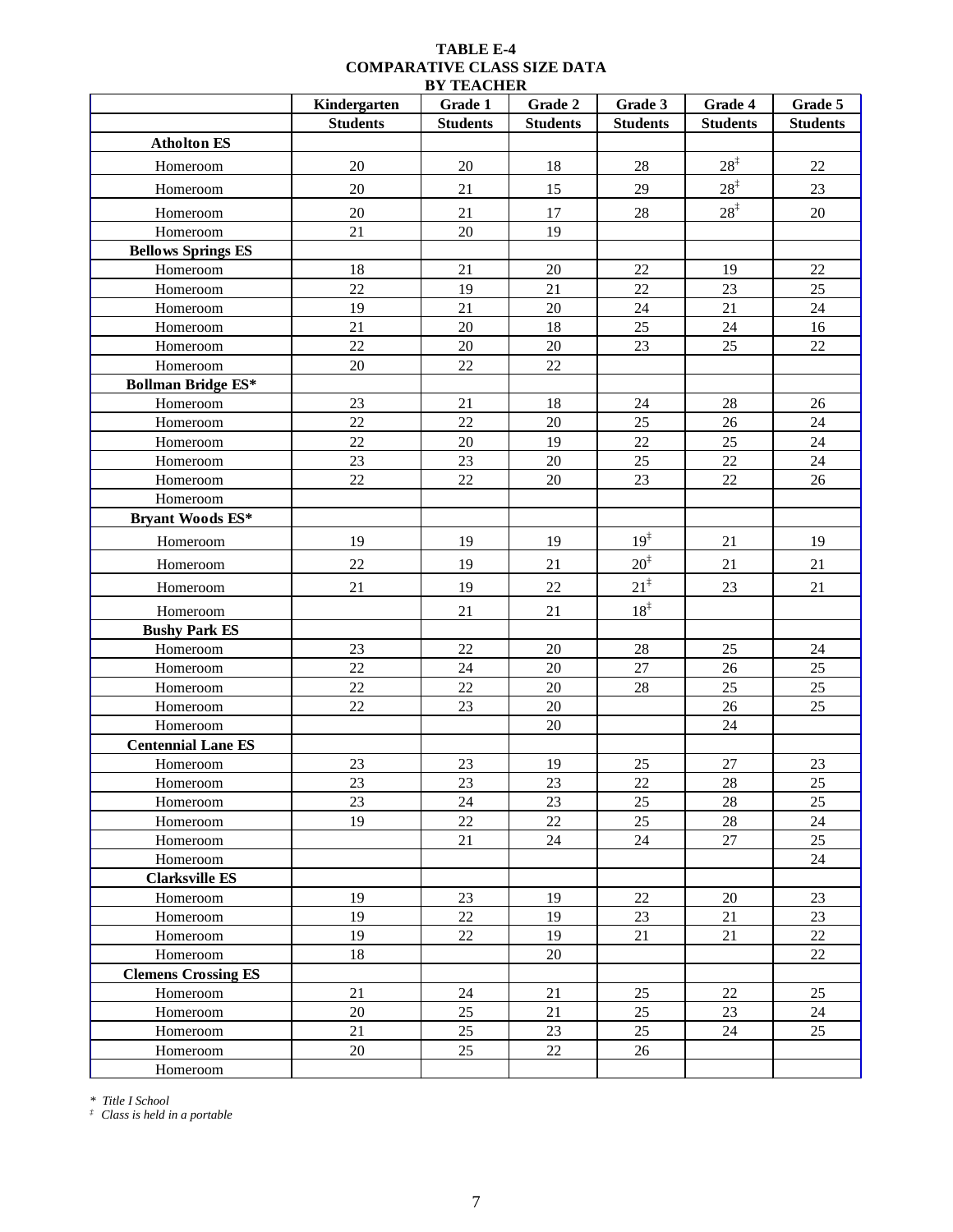|                          | Kindergarten    | Grade 1         | Grade 2         | Grade 3         | Grade 4         | Grade 5         |
|--------------------------|-----------------|-----------------|-----------------|-----------------|-----------------|-----------------|
|                          | <b>Students</b> | <b>Students</b> | <b>Students</b> | <b>Students</b> | <b>Students</b> | <b>Students</b> |
| Cradlerock ES*           |                 |                 |                 |                 |                 |                 |
| Homeroom                 | $22\,$          | 17              | $20\,$          | 14              | $23\,$          | 19              |
| Homeroom                 | 23              | $20\,$          | 20              | 21              | 22              | 21              |
| Homeroom                 | $20\,$          | 19              | 19              | 22              | $24\,$          | 18              |
| Homeroom                 | $21\,$          | 18              | $20\,$          | 19              |                 | 19              |
| <b>Dayton Oaks ES</b>    |                 |                 |                 |                 |                 |                 |
| Homeroom                 | $23\,$          | 23              | 21              | 25              | $26\,$          | 25              |
| Homeroom                 | 22              | 23              | 21              | 25              | $27\,$          | 26              |
| Homeroom                 | $22\,$          | 23              | 23              | 25              | $28\,$          | $25\,$          |
| Homeroom                 | 23              | $22\,$          | 23              | 23              | $27\,$          | 25              |
| Homeroom                 |                 |                 | 20              | 23              |                 | $24\,$          |
| Deep Run ES*             |                 |                 |                 |                 |                 |                 |
| Homeroom                 | 21              | $20\,$          | 21              | $26\,$          | 26              | $27\,$          |
| Homeroom                 | 22              | $20\,$          | 21              | $26\,$          | 26              | $27\,$          |
| Homeroom                 | 22              | $22\,$          | 16              | $22\,$          | $25\,$          | $27\,$          |
| Homeroom                 | 21              | $20\,$          | 22              | $27\,$          | $26\,$          | $28\,$          |
| Homeroom                 | 22              | 21              | 21              |                 |                 | 27              |
| Homeroom                 |                 | 21              | $22\,$          |                 |                 |                 |
| <b>Ducketts Lane ES*</b> |                 |                 |                 |                 |                 |                 |
| Homeroom                 | 22              | 18              | $17\,$          | 23              | 16              | 26              |
| Homeroom                 | 21              | $20\,$          | 20              | $22\,$          | 18              | 21              |
| Homeroom                 | 24              | 19              | 23              | 23              | 22              | $20\,$          |
| Homeroom                 |                 | 19              | 22              | 23              | $17\,$          | 19              |
| Homeroom                 |                 | $20\,$          |                 |                 | 17              | 18              |
| <b>Elkridge ES</b>       |                 |                 |                 |                 |                 |                 |
| Homeroom                 | $22\,$          | $23\,$          | $23\,$          | 30              | $25\,$          | 27              |
| Homeroom                 | $17\,$          | 24              | $22\,$          | 28              | 24              | $26\,$          |
| Homeroom                 | 18              | $23\,$          | 17              | 20              | 21              | $25\,$          |
| Homeroom                 | 19              | $24\,$          | $21\,$          | 27              | $26\,$          | $27\,$          |
| Homeroom                 | 19              | 23              | 22              | $27\,$          | 25              | 26              |
| Homeroom                 | $20\,$          | 24              | $20\,$          | 27              | 26              | $26\,$          |
| Homeroom                 | 22              |                 | 22              |                 |                 |                 |
| <b>Forest Ridge ES</b>   |                 |                 |                 |                 |                 |                 |
| Homeroom                 | 21              | 23              | 21              | 22              | 29              | 24              |
| Homeroom                 | $22\,$          | 21              | $22\,$          | $26\,$          | 30              | 23              |
| Homeroom                 | 21              | 21              | 20              | 24              | 28              | 24              |
| Homeroom                 | 21<br>$21\,$    | 21<br>21        | 20<br>22        | 22<br>25        | 28              | 25              |
| Homeroom                 |                 |                 |                 |                 |                 | 25              |
| Homeroom                 | 19              |                 |                 |                 |                 |                 |
| <b>Fulton ES</b>         |                 |                 |                 |                 |                 |                 |
| Homeroom                 | 24              | 15              | $22\,$          | 29              | $27\,$          | $27^{\ddagger}$ |
| Homeroom                 | 21              | 22              | 23              | 31              | 24              | $27^{\ddagger}$ |
| Homeroom                 | 24              | 19              | 23              | 28              | $28\,$          | $28^{\ddagger}$ |
| Homeroom                 | 24              | 20              | 21              | 29              | 28              | $26^{\ddagger}$ |
| Homeroom                 | 23              | 20              | 20              | 29              | $28\,$          | $24^{\ddagger}$ |
| Homeroom                 | 24              | 23              | 21              | 28              | 29              | $28^{\ddagger}$ |
| Homeroom                 | 22              | $22\,$          | 23              |                 |                 |                 |
| Homeroom                 | 24              | 22              | 19              |                 |                 |                 |

*\* Title I School*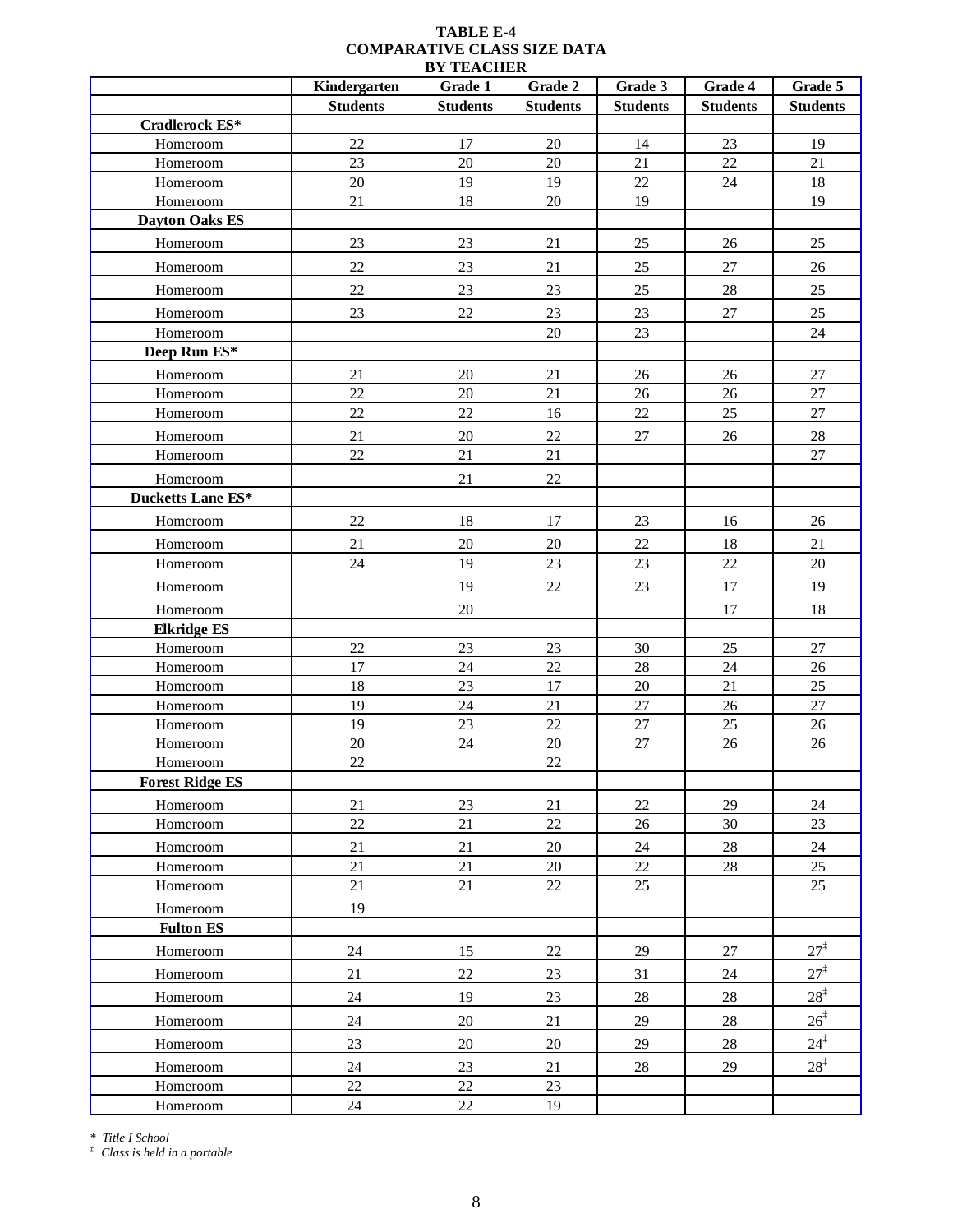|                              | Kindergarten    | Grade 1         | Grade 2         | Grade 3         | Grade 4         | Grade 5         |
|------------------------------|-----------------|-----------------|-----------------|-----------------|-----------------|-----------------|
|                              | <b>Students</b> | <b>Students</b> | <b>Students</b> | <b>Students</b> | <b>Students</b> | <b>Students</b> |
| <b>Gorman Crossing ES</b>    |                 |                 |                 |                 |                 |                 |
| Homeroom                     | 22              | 22              | 22              | $27\,$          | $28\,$          | $24\,$          |
| Homeroom                     | 23              | 21              | 22              | 27              | 29              | 22              |
| Homeroom                     | 23              | $20\,$          | 22              | 26              | 29              | $25\,$          |
| Homeroom                     | 22              | $20\,$          | $20\,$          | 26              | 30              | $24\,$          |
| Homeroom                     | 21              | 21              | 20              | 25              |                 | 25              |
| Homeroom                     | 21              | 19              | 18              |                 |                 | $23\,$          |
| Homeroom                     |                 |                 | 21              |                 |                 |                 |
| Guilford ES*                 |                 |                 |                 |                 |                 |                 |
| Homeroom                     | 23              | 21              | 23              | 24              | $26\,$          | 20              |
| Homeroom                     | 21              | 19              | 22              | 24              | 25              | 19              |
| Homeroom                     | 23              | 19              | 22              | 24              | 24              | 21              |
| Homeroom                     |                 | 20              |                 |                 |                 | $20\,$          |
| <b>Hammond ES</b>            |                 |                 |                 |                 |                 |                 |
| Homeroom                     | 23              | 17              | 21              | 29              | 25              | 22              |
| Homeroom                     | 22              | 20              | 23              | 28              | 26              | 27              |
| Homeroom                     | 23              | 18              | 23              | $28\,$          | 23              | 25              |
| Homeroom                     | 22              | 17              | 25              | $28\,$          | 24              | $22\,$          |
| Homeroom                     |                 | 19              |                 |                 |                 | $24\,$          |
| <b>Hanover Hills ES</b>      |                 |                 |                 |                 |                 |                 |
| Homeroom                     | 21              | 18              | 21              | 25              | 28              | 23              |
| Homeroom                     | 20              | 21              | 21              | $24\,$          | $28\,$          | $22\,$          |
| Homeroom                     | 21              | $20\,$          | $22\,$          | $27\,$          | 28              | 23              |
| Homeroom                     | 22              | $20\,$          | 17              | $27\,$          | 29              | $23\,$          |
| Homeroom                     | 21              | 21              | 20              |                 | $28\,$          | $24\,$          |
| Homeroom                     | 19              |                 | 17              |                 |                 |                 |
| Homeroom                     |                 |                 |                 |                 |                 |                 |
| <b>Hollifield Station ES</b> |                 |                 |                 |                 |                 |                 |
| Homeroom                     | 22              | 21              | 18              | 25              | 24              | 29              |
| Homeroom                     | $22\,$          | $20\,$          | $22\,$          | $26\,$          | 26              | 26              |
| Homeroom                     | $22\,$          | $20\,$          | $20\,$          | $25\,$          | $25\,$          | $30\,$          |
| Homeroom                     | 21              | $20\,$          | 21              | 26              | 27              | 28              |
| Homeroom                     | 22              | 20              | 21              | 28              | 25              | 28              |
| Homeroom                     | $22\,$          | 18              | 19              | 25              | 24              |                 |
| Homeroom                     | 20              | 20              | 21              |                 |                 |                 |
| <b>Ilchester ES</b>          |                 |                 |                 |                 |                 |                 |
| Homeroom                     | 21              | 20              | 24              | $24^{+}$        | 26              | 26              |
| Homeroom                     | 21              | 23              | 21              | 25              | 25              | 27              |
| Homeroom                     | 20              | 21              | 23              | 25              | $27\,$          | 26              |
| Homeroom                     | 20              | 24              | 22              | 25              | 26              | 27              |
| Homeroom                     |                 | 22              |                 |                 |                 |                 |
| <b>Jeffers Hill ES</b>       |                 |                 |                 |                 |                 |                 |
| Homeroom                     | 21              | 23              | 16              | 23              | $20\,$          | 27              |
| Homeroom                     | 22              | 23              | 18              | 21              | 20              | 27              |
| Homeroom                     | 23              | 25              | 18              | 21              | $20\,$          | 25              |
| Homeroom                     |                 |                 |                 | $23\,$          |                 |                 |

*\* Title I School*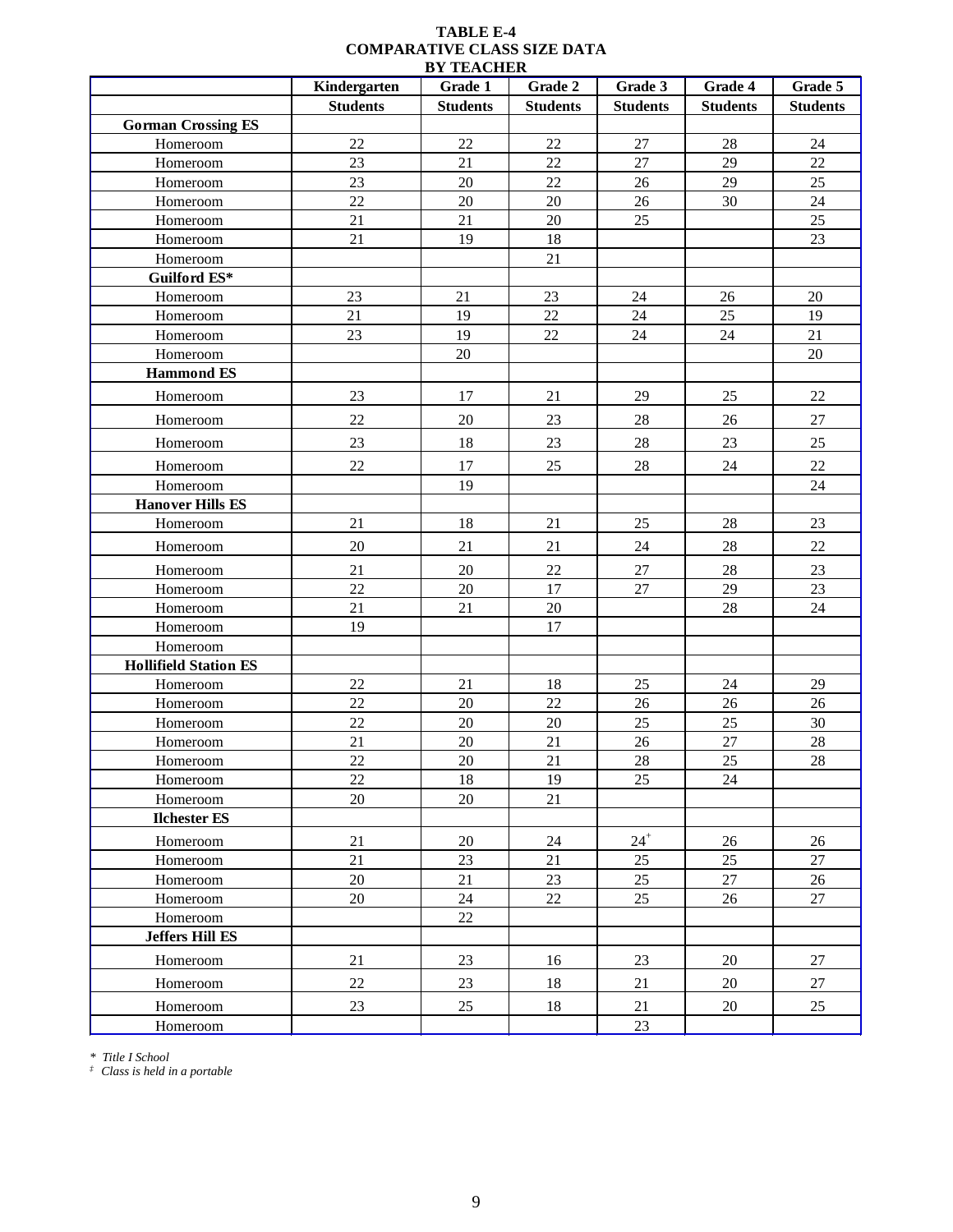|                        | Kindergarten    | Grade 1         | Grade 2         | Grade 3         | Grade 4         | Grade 5         |
|------------------------|-----------------|-----------------|-----------------|-----------------|-----------------|-----------------|
|                        | <b>Students</b> | <b>Students</b> | <b>Students</b> | <b>Students</b> | <b>Students</b> | <b>Students</b> |
| Laurel Woods ES*       |                 |                 |                 |                 |                 |                 |
| Homeroom               | $20\,$          | 19              | 23              | $26\,$          | 21              | 26              |
| Homeroom               | 19              | 18              | 22              | 23              | 22              | 26              |
| Homeroom               | 20              | 20              | 21              | 24              | 24              | 27              |
| Homeroom               | 20              | 18              | $21\,$          | 25              | $23\,$          | $27\,$          |
| Homeroom               | 22              | 20              | 21              |                 |                 |                 |
| <b>Lisbon ES</b>       |                 |                 |                 |                 |                 |                 |
| Homeroom               | 19              | 18              | 19              | 25              | 23              | 27              |
| Homeroom               | 19              | 18              | 18              | 25              | $22\,$          | $27\,$          |
| Homeroom               | 19              | 19              | 18              | 24              | $22\,$          | 26              |
| Homeroom               | 18              | 19              | 19              |                 |                 |                 |
| Longfellow ES*         |                 |                 |                 |                 |                 |                 |
| Homeroom               | 23              | 16              | 19              | 22              | 22              | 23              |
| Homeroom               | 21              | 20              | 16              | 22              | 24              | 23              |
| Homeroom               | 22              | 20              | 19              | 23              | 23              | 22              |
| Homeroom               |                 | 19              | 18              |                 |                 |                 |
| <b>Manor Woods ES</b>  |                 |                 |                 |                 |                 |                 |
| Homeroom               | 18              | $24\,$          | $24\,$          | 25              | 24              | $24\,$          |
| Homeroom               | 20              | 23              | 25              | $21\,$          | $24\,$          | 24              |
| Homeroom               | 19              | 23              | 25              | $22\,$          | 24              | 26              |
| Homeroom               | 20              | 22              |                 | 24              | 26              | $27\,$          |
| Homeroom               |                 | $22\,$          |                 | 24              | 22              | $27\,$          |
| Northfield ES          |                 |                 |                 |                 |                 |                 |
| Homeroom               | 20              | $22\,$          | 22              | 24              | $27\,$          | $27\,$          |
| Homeroom               | 17              | 23              | 21              | 25              | 27              | $26\,$          |
| Homeroom               | 20              | 19              | 23              | 26              | $27\,$          | $25\,$          |
| Homeroom               | 17              | 23              | 23              | 26              | 26              | $26\,$          |
| Homeroom               | 21              | 21              | 23              | 25              | 26              | 25              |
| Homeroom               |                 |                 |                 |                 |                 |                 |
| Phelps Luck ES*        |                 |                 |                 |                 |                 |                 |
| Homeroom               | 18              | 23              | 23              | $24\,$          | 23              | 23              |
| Homeroom               | 22              | 22              | 19              | 26              | 22              | 21              |
| Homeroom               | 19              | 24              | 20              | 25              | 25              | 21              |
| Homeroom               | $20\,$          | 21              | 19              | 25              | 24              | 21              |
| Homeroom               | 17              | 24              | 21              |                 |                 |                 |
| <b>Pointers Run ES</b> |                 |                 |                 |                 |                 |                 |
| Homeroom               | $22\,$          | 23              | 21              | 25              | 29              | $28^{\ddagger}$ |
| Homeroom               | 21              | $22\,$          | 23              | 27              | 29              | $25^{\ddagger}$ |
| Homeroom               | $20\,$          | $22\,$          | 21              | 26              | 29              | $26^{\ddagger}$ |
| Homeroom               | 23              | 23              | 24              | 26              | 29              | $27^{\ddagger}$ |
| Homeroom               | 21              | $22\,$          | 19              | 25              | 29              | $28^{\ddagger}$ |
| Homeroom               | 20              | 23              | 22              | $27\,$          |                 | $26^{\ddagger}$ |
| Homeroom               |                 | 22              |                 |                 |                 |                 |

*\* Title I School*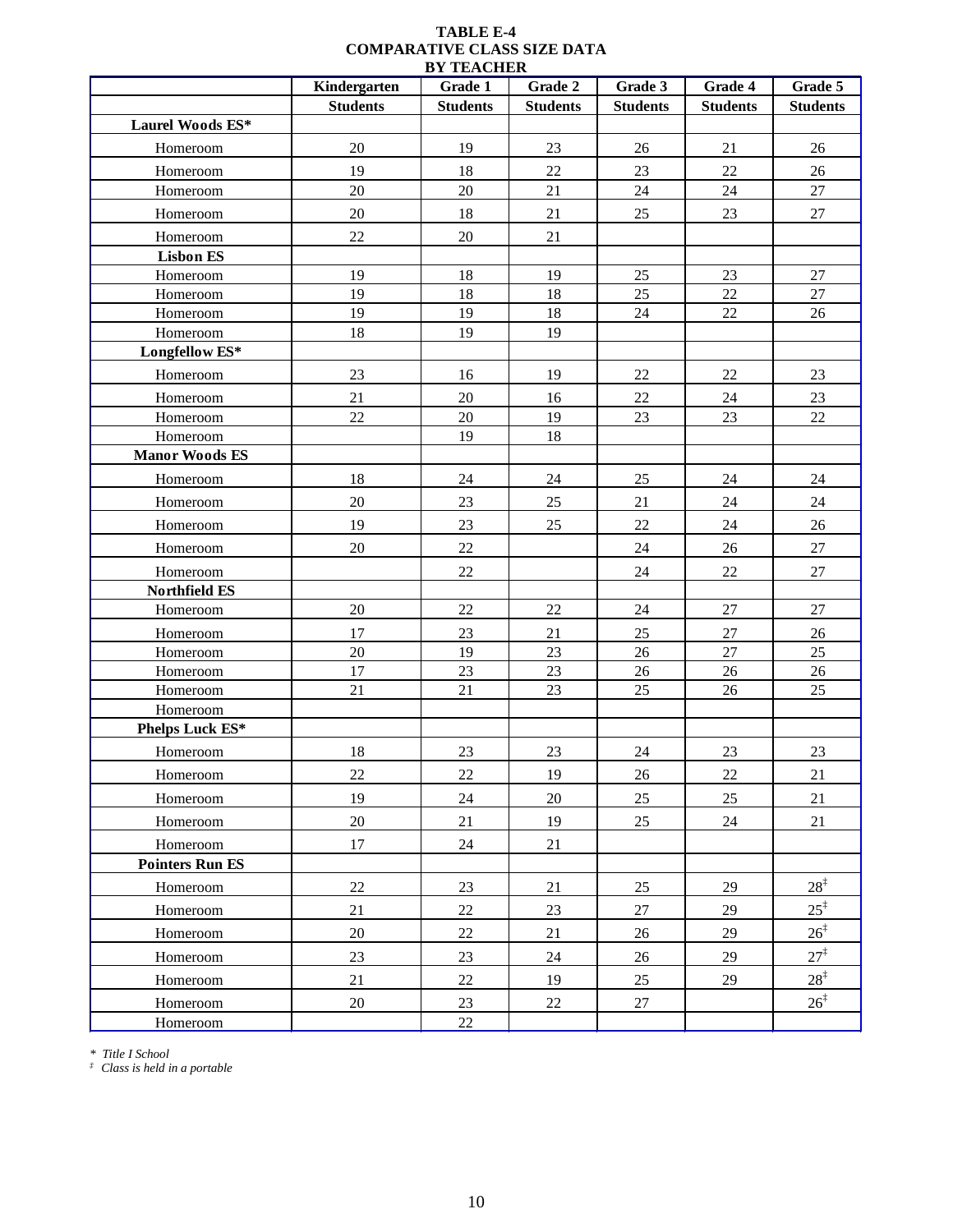|                             | Kindergarten    | <i>di ilmi</i> cilen<br>Grade 1 | Grade 2         | Grade 3         | Grade 4         | Grade 5         |
|-----------------------------|-----------------|---------------------------------|-----------------|-----------------|-----------------|-----------------|
|                             | <b>Students</b> | <b>Students</b>                 | <b>Students</b> | <b>Students</b> | <b>Students</b> | <b>Students</b> |
| <b>Rockburn ES</b>          |                 |                                 |                 |                 |                 |                 |
| Homeroom                    | 21              | 19                              | 21              | $28\,$          | 24              | 23              |
| Homeroom                    | 20              | 21                              | 22              | 27              | 21              | 23              |
| Homeroom                    | 22              | 21                              | 21              | $28\,$          | 24              | 23              |
| Homeroom                    | 19              | 21                              | 20              | 27              | 23              | 22              |
| Homeroom                    | 20              | 23                              |                 |                 |                 |                 |
| <b>Running Brook ES*</b>    |                 |                                 |                 |                 |                 |                 |
| Homeroom                    | 17              | 18                              | 20              | 19              | 19              | $20\,$          |
| Homeroom                    | 17              | $20\,$                          | 21              | $20\,$          | 19              | 19              |
| Homeroom                    | 16              | $20\,$                          | $20\,$          | 20              | 19              | $20\,$          |
| Homeroom                    | 18              | 19                              | 19              |                 | 19              | 19              |
| <b>St. John's Lane ES</b>   |                 |                                 |                 |                 |                 |                 |
| Homeroom                    | $22\,$          | 23                              | $20\,$          | $22\,$          | $24^{\ddagger}$ | 26              |
| Homeroom                    | 24              | 16                              | $23^{\ddagger}$ | $24^{\ddagger}$ | 24              | 28              |
| Homeroom                    | 23              | 23                              | 21              | 24              | 24              | $27^{\ddagger}$ |
| Homeroom                    | 24              | 23                              | 23              | 23              | 23              | 27              |
| Homeroom                    | 24              | 24                              | $20\,$          | $24\,$          | 24              | 28              |
| Homeroom                    | 23              | 23                              | $21\,$          |                 |                 |                 |
| <b>Stevens Forest ES*</b>   |                 |                                 |                 |                 |                 |                 |
| Homeroom                    | 20              | 20                              | 12              | 23              | 19 <sup>‡</sup> | 23              |
| Homeroom                    | 19              | 19                              | 15              | 21              | 19 <sup>‡</sup> | 21              |
| Homeroom                    | 19              | 19                              | 18              | 23              | $20^{\ddagger}$ | 23              |
| Homeroom                    |                 | $18\,$                          | 14              |                 |                 |                 |
| Swansfield ES*              |                 |                                 |                 |                 |                 |                 |
| Homeroom                    | 19              | $20\,$                          | 16              | 23              | $20\,$          | $22\,$          |
| Homeroom                    | 16              | 18                              | 18              | 22              | 19              | $24\,$          |
| Homeroom                    | 16              | 19                              | 15              | 21              | $21\,$          | $22\,$          |
| Homeroom                    | 19              | 21                              | 16              | 23              | 20              | 19              |
| Homeroom                    | 20              | 22                              | 17              |                 |                 | 19              |
| <b>Talbott Springs ES*</b>  |                 |                                 |                 |                 |                 |                 |
| Homeroom                    | 19              | 20                              | 22              | 22              | $26^{\ddagger}$ | $24^{\ddagger}$ |
| Homeroom                    | 19              | 21                              | 19              | 22              | $28^{\ddagger}$ | $24^{\ddagger}$ |
| Homeroom                    | 19              | 20                              | 20              | 19              | $27^{\ddagger}$ | $24^{\ddagger}$ |
| Homeroom                    | 18              | 20                              | 18              | 19              |                 |                 |
| <b>Thunder Hill ES</b>      |                 |                                 |                 |                 |                 |                 |
| Homeroom                    | 18              | 24                              | 20              | 21              | 27              | 22              |
| Homeroom                    | 18              | 24                              | 18              | $20\,$          | 28              | 24              |
| Homeroom                    | 19              | 24                              | $20\,$          | 19              | 29              | 21              |
| Homeroom                    | 18              |                                 | 21              | 19              |                 | 23              |
| <b>Triadelphia Ridge ES</b> |                 |                                 |                 |                 |                 |                 |
| Homeroom                    | $20\,$          | 23                              | $22\,$          | $22\,$          | 24              | $28\,$          |
| Homeroom                    | 18              | $22\,$                          | 22              | 22              | 25              | 29              |
| Homeroom                    | 18              | $23\,$                          | 22              | $22\,$          | 19              | 29              |
| Homeroom                    |                 | 24                              | 22              | 22              | 24              | 29              |
| Homeroom                    |                 |                                 |                 |                 | 24              |                 |

*\* Title I School*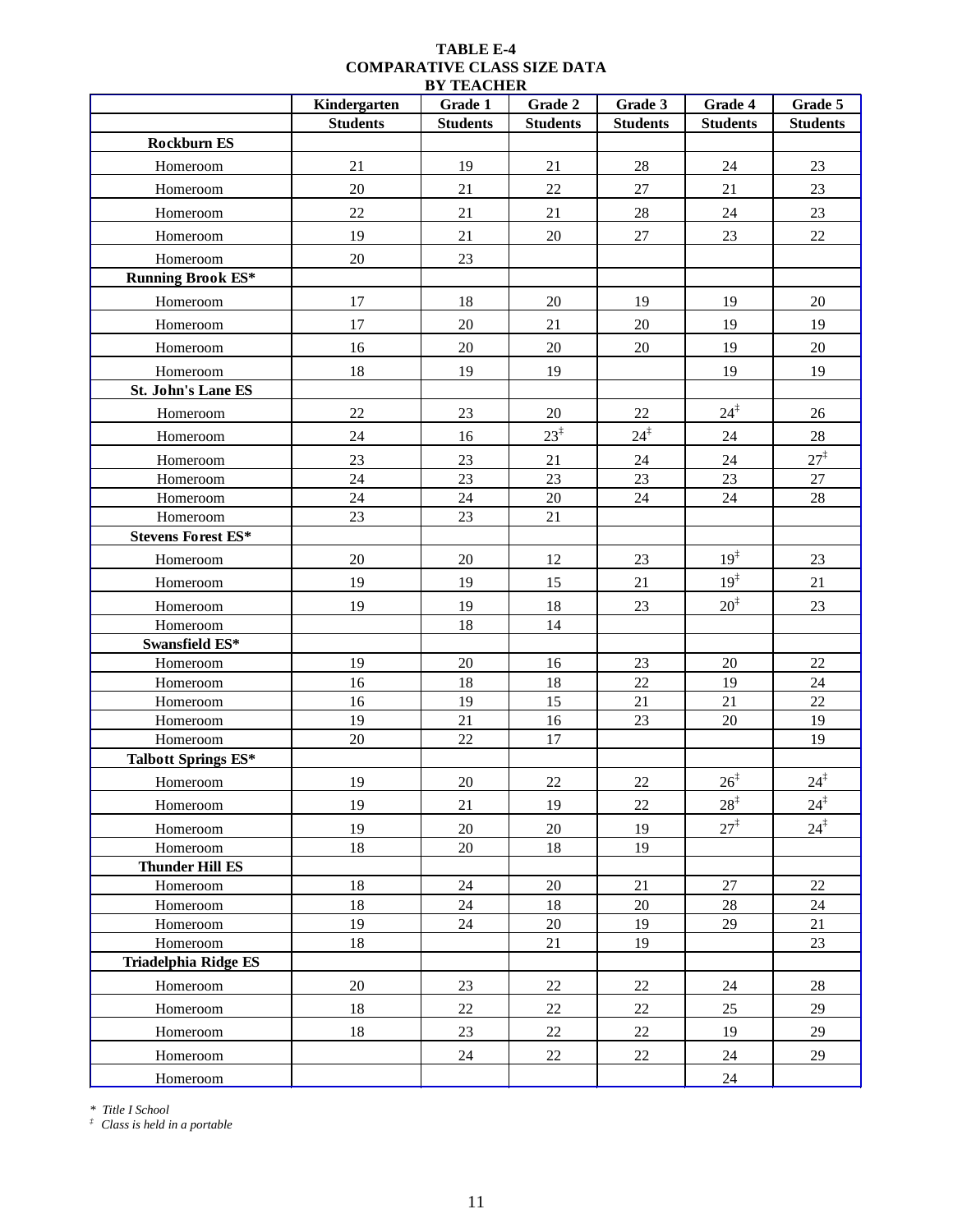|                           | Kindergarten    | Grade 1         | Grade 2         | Grade 3         | Grade 4         | Grade 5         |
|---------------------------|-----------------|-----------------|-----------------|-----------------|-----------------|-----------------|
|                           | <b>Students</b> | <b>Students</b> | <b>Students</b> | <b>Students</b> | <b>Students</b> | <b>Students</b> |
| <b>Veterans ES</b>        |                 |                 |                 |                 |                 |                 |
| Homeroom                  | 21              | 19              | 25              | 24              | 27              | 25              |
| Homeroom                  | 21              | 18              | 25              | 25              | 25              | 24              |
| Homeroom                  | 21              | 18              | 25              | 25              | 25              | 25              |
| Homeroom                  | 21              | 19              | 24              | 24              | 24              | 25              |
| Homeroom                  | 22              | 20              | 25              | 24              | 28              | 26              |
| Homeroom                  | 22              | 19              | 24              | 25              | 27              | $24\,$          |
| Homeroom                  | 21              | 19              |                 |                 |                 |                 |
| Waterloo ES               |                 |                 |                 |                 |                 |                 |
| Homeroom                  | 21              | 20              | 19              | 29              | 24              | 28              |
| Homeroom                  | 19              | 20              | 22              | 29              | 27              | 27              |
| Homeroom                  | 20              | 19              | 21              | 28              | 29              | 27              |
| Homeroom                  | 20              | 20              | 22              |                 | 25              |                 |
| Homeroom                  |                 |                 | $18\,$          |                 |                 |                 |
| <b>Waverly ES</b>         |                 |                 |                 |                 |                 |                 |
| Homeroom                  | 24              | 24              | $21\,$          | 27              | 27              | $27\,$          |
| Homeroom                  | 22              | 23              | 22              | 29              | 27              | 27              |
| Homeroom                  | 23              | 24              | 20              | 27              | 28              | 25              |
| Homeroom                  | 23              | 24              | 20              | 28              | 28              | 26              |
| Homeroom                  | 23              | 21              | 22              | 29              | $28\,$          | 27              |
| Homeroom                  |                 | 21              | 22              | 29              | 29              | 25              |
| Homeroom                  |                 |                 | 21              |                 |                 |                 |
| <b>West Friendship ES</b> |                 |                 |                 |                 |                 |                 |
| Homeroom                  | 21              | 19              | 19              | 23              | 21              | $26\,$          |
| Homeroom                  | 24              | $20\,$          | $20\,$          | 21              | 22              | 26              |
| Homeroom                  |                 | 19              | 21              | 22              | 22              | 26              |
| Homeroom                  |                 |                 |                 |                 | 22              |                 |
| <b>Worthington ES</b>     |                 |                 |                 |                 |                 |                 |
| Homeroom                  | 18              | 23              | 20              | 25              | 28              | 27              |
| Homeroom                  | 18              | 25              | 20              | 25              | 27              | 25              |
| Homeroom                  | 18              | $22\,$          | $20\,$          | 25              | $27\,$          | $28\,$          |
| Homeroom                  | $18\,$          |                 | 18              |                 |                 |                 |

*\* Title I School*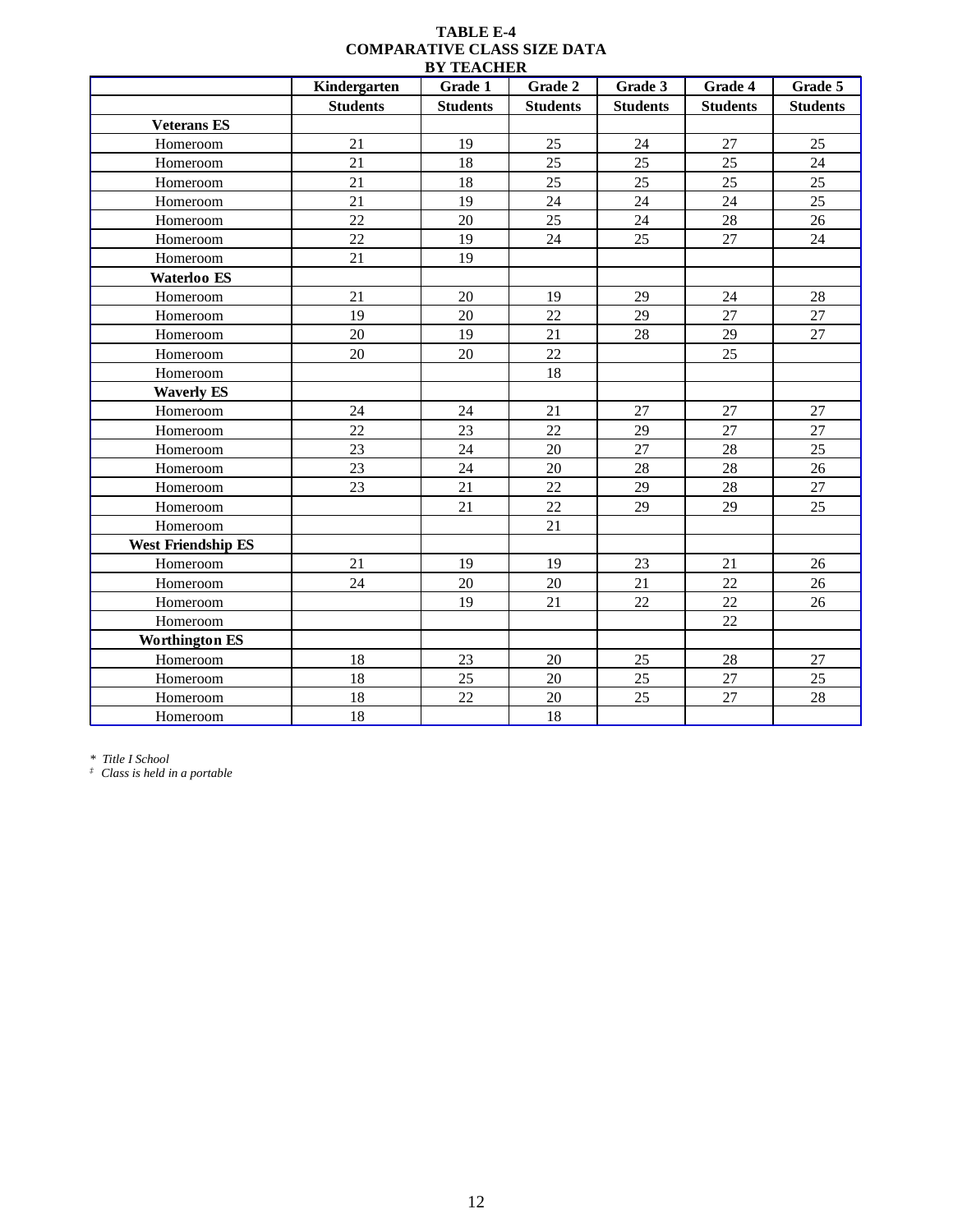#### **TABLE E-5 CLASS AVERAGE BY GRADE LEVEL**

| Grade | <b>Ideal Ratio</b> | <b>Upper Range</b> | <b>All Schools</b> |      | <b>Title I Schools Non-Title I Schools</b> |
|-------|--------------------|--------------------|--------------------|------|--------------------------------------------|
| K     | 1 to 22            | 24                 | 20.7               | 20.3 | 20.9                                       |
|       | 1 to 20            | 25                 | 21.0               | 20.0 | 21.4                                       |
| 2     | 1 to 20            | 25                 | 20.5               | 20.0 | 21.0                                       |
|       | 1 to 26            | 31                 | 24.2               | 22.4 | 25.1                                       |
|       | 1 to 26            | 31                 | 24.5               | 22.4 | 25.5                                       |
|       | 1 to 26            | 31                 | 24.3               | 22.4 | 25.2                                       |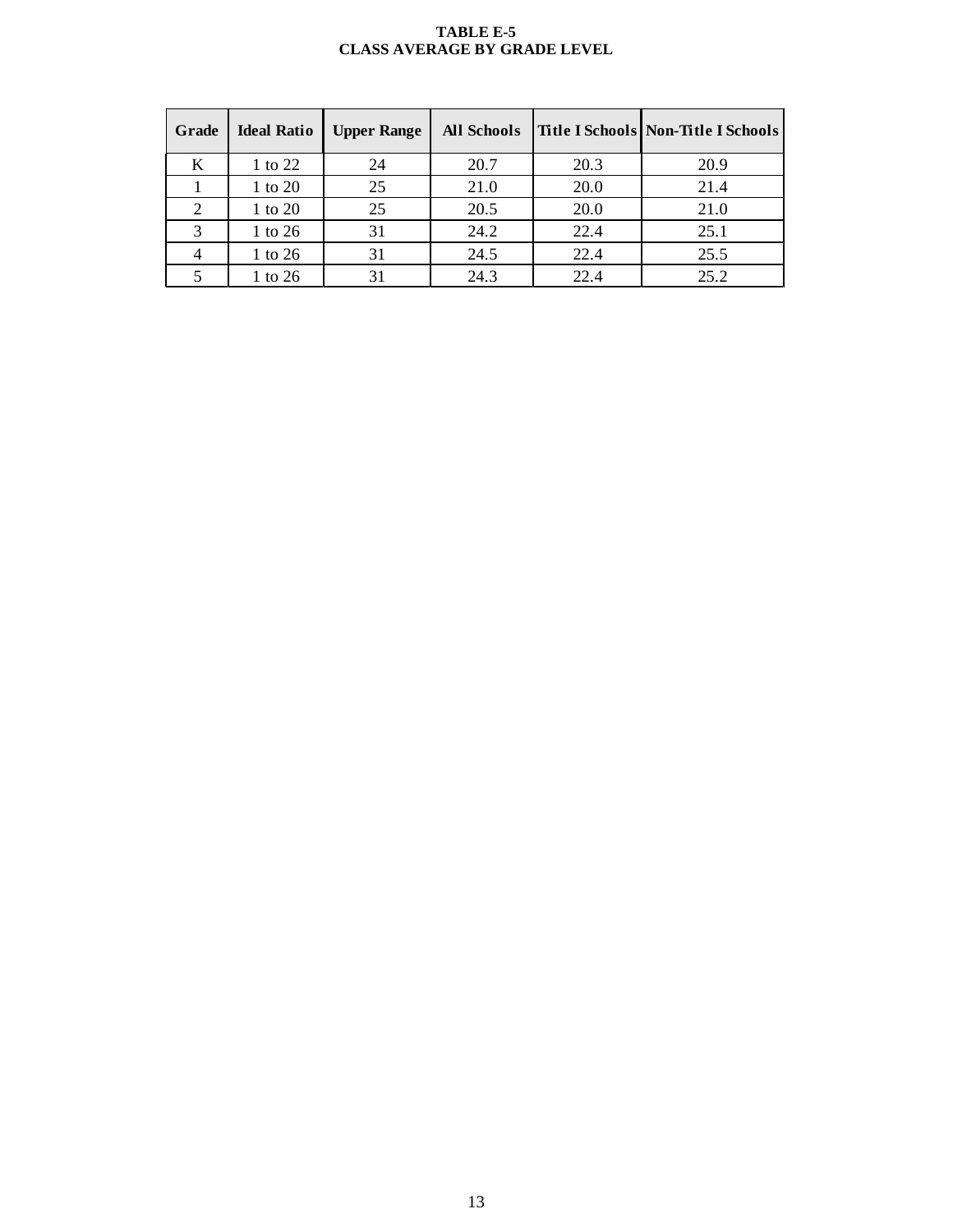# **Middle School Class Size 2019-2020**

The data for middle school class size reflects the average number of students in each classroom by individual school as of September 30, 2019. The data for middle school class size reflects the average class size in the subjects of English Language Arts, Social Studies, Science, Mathematics, and World Languages.

Middle school enrollment projections determine the number of classroom teachers assigned to a school. Currently in middle schools, the teacher to student ratio is 1:21.

Average class size remains consistent across middle schools, with school averages ranging from 21.7 to 25.4 with a countywide average of 22.8.

- Average class size in English Language Arts is 22.4
- Average class size in Social Studies is 23.6
- Average class size in Science is 23.1
- Average class size in Math is 21.7
- Average class size in World Language is 23.3

Overall the average class size in these five subjects is 22.8.

Table M-1, *Comparative Class Size Data Middle Schools*, presents class size data in five subject areas.

- A comparison of class size by academic subject for 2018-2019 and 2019-2020.
- A comparison of average class size by school for 2018-2019 and 2019-2020.
- A comparison of countywide class size by academic subject for 2018-2019 and 2019-2020.

Table M-2, *Comparative Class Size Data Middle Schools*, presents class size data in six other subjects.

• A comparison of class size for related arts by school for 2019-2020.

Table M-3, *Classes with More than 33 Students*

Districtwide, there are no classes containing more than 33 students.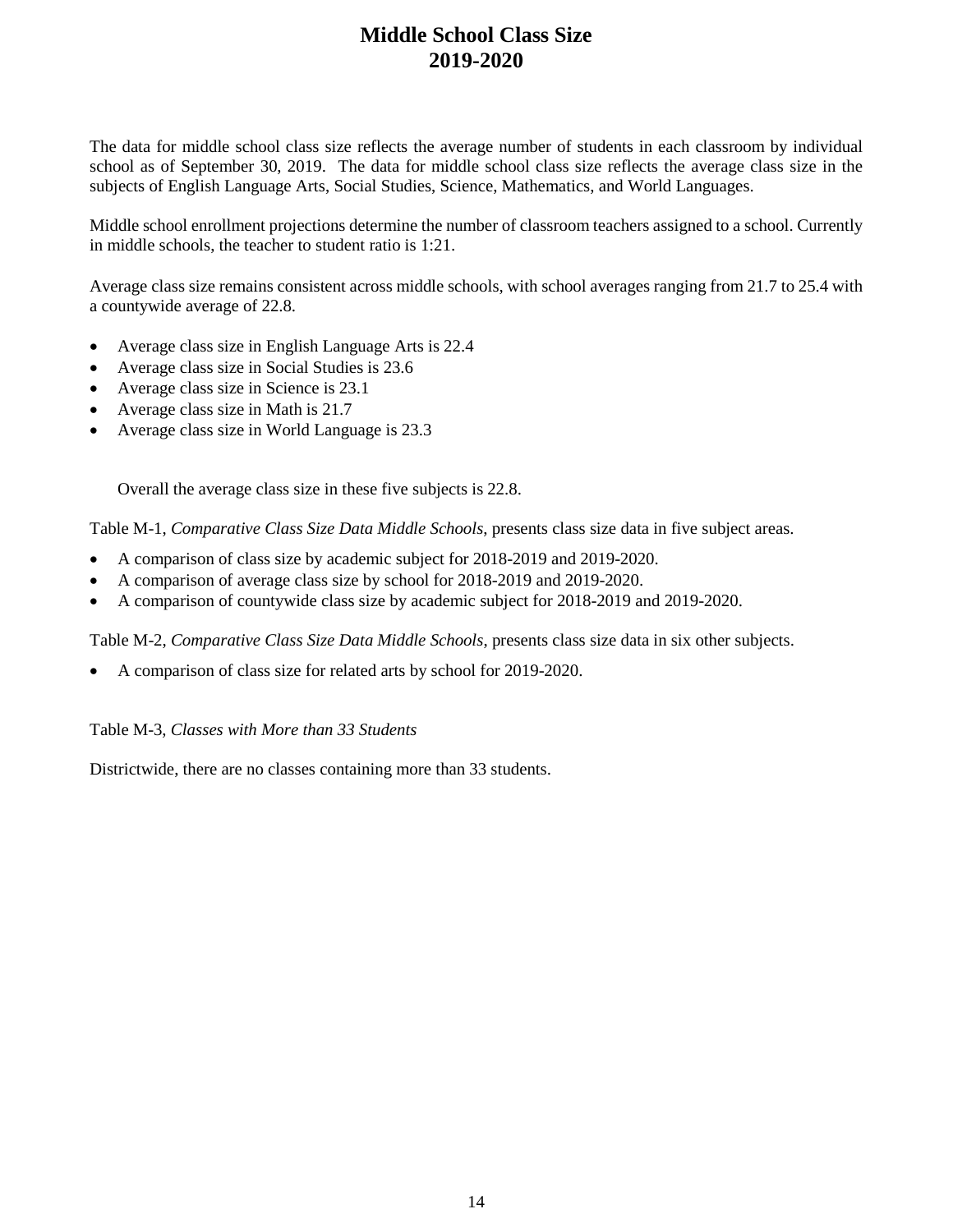#### **TABLE M-1 COMPARATIVE CLASS SIZE DATA MIDDLE SCHOOLS**

|                                 |       |                              |       |                |       |         | <b>Middle School Subjects</b> |         |       |                |       |                 |
|---------------------------------|-------|------------------------------|-------|----------------|-------|---------|-------------------------------|---------|-------|----------------|-------|-----------------|
| <b>School</b>                   |       | <b>English Language Arts</b> |       | Social Studies |       | Science |                               | Math    |       | World Language |       | School Averages |
|                                 | 18-19 | $19-20$                      | 18-19 | $19-20$        | 18-19 | $19-20$ | 18-19                         | $19-20$ | 18-19 | $19-20$        | 18-19 | 19-20           |
| <b>Bonnie Branch</b>            | 24.7  | 23.2                         | 24.7  | 23.2           | 24.8  | 23.2    | 20.4                          | 20.3    | 23.1  | 24.3           | 23.5  | 22.8            |
| <b>Burleigh Manor</b>           | 23.8  | 23.3                         | 25.3  | 23.3           | 26.2  | 23.3    | 21.9                          | 22.1    | 23.9  | 24.9           | 24.2  | 23.4            |
| Clarksville                     | 22.9  | 23.6                         | 24.6  | 25.4           | 22.9  | 23.7    | 23.3                          | 24.6    | 23.0  | 24.7           | 23.3  | 24.4            |
| Dunloggin                       | 23.4  | 21.5                         | 22.0  | 20.9           | 23.6  | 20.9    | 22.4                          | 20.6    | 21.0  | 22.9           | 22.5  | 21.4            |
| Elkridge Landing                | 22.9  | 23.5                         | 24.7  | 25.3           | 24.7  | 25.2    | 21.6                          | 21.5    | 22.5  | 22.5           | 23.3  | 23.6            |
| <b>Ellicott Mills</b>           | 23.6  | 24.0                         | 24.0  | 25.9           | 24.1  | 25.3    | 22.4                          | 24.5    | 24.2  | 24.5           | 23.7  | 24.8            |
| Folly Quarter                   | 21.9  | 23.2                         | 24.4  | 24.1           | 22.7  | 23.3    | 23.2                          | 22.1    | 24.3  | 22.4           | 23.3  | 23.0            |
| Glenwood                        | 23.2  | 23.2                         | 24.5  | 25.7           | 25.8  | 23.4    | 22.1                          | 22.2    | 25.3  | 25.9           | 24.2  | 24.1            |
| Hammond                         | 21.0  | 21.5                         | 22.0  | 24.1           | 22.9  | 24.0    | 21.4                          | 22.1    | 24.6  | 25.7           | 22.4  | 23.5            |
| Harper's Choice                 | 20.7  | 19.6                         | 20.1  | 19.8           | 20.1  | 20.7    | 17.7                          | 19.6    | 18.1  | 20.5           | 19.4  | 20.0            |
| Lake Elkhorn                    | 17.3  | 18.5                         | 19.7  | 22.6           | 19.2  | 18.8    | 17.3                          | 19.2    | 21.2  | 20.6           | 18.9  | 19.9            |
| Lime Kiln                       | 22.3  | 21.4                         | 25.1  | 24.6           | 25.1  | 22.9    | 22.1                          | 21.8    | 24.9  | 26.1           | 23.9  | 23.4            |
| Mayfield Woods                  | 22.5  | 22.3                         | 23.9  | 23.6           | 24.2  | 23.9    | 22.3                          | 22.0    | 21.5  | 22.2           | 22.9  | 22.8            |
| Mount View                      | 26.0  | 24.9                         | 23.9  | 25.1           | 24.6  | 24.4    | 23.5                          | 23.6    | 22.3  | 23.1           | 24.1  | 24.2            |
| Murray Hill                     | 23.7  | 21.9                         | 23.9  | 23.5           | 24.8  | 23.6    | 20.3                          | 20.7    | 22.3  | 21.9           | 23.0  | 22.3            |
| Oakland Mills                   | 22.2  | 21.4                         | 21.7  | 20.8           | 22.6  | 20.8    | 20.4                          | 19.6    | 21.0  | 18.8           | 21.6  | 20.3            |
| Patapsco                        | 23.7  | 24.0                         | 23.7  | 24.8           | 23.8  | 24.9    | 23.5                          | 23.9    | 24.2  | 23.4           | 23.8  | 24.2            |
| <b>Patuxent Valley</b>          | 24.4  | 22.4                         | 23.7  | 23.4           | 23.6  | 23.2    | 21.3                          | 20.6    | 22.2  | 24.6           | 23.0  | 22.8            |
| Thomas Viaduct                  | 21.6  | 22.0                         | 21.9  | 22.9           | 21.9  | 22.9    | 20.2                          | 20.7    | 21.1  | 22.8           | 21.3  | 22.2            |
| Wilde Lake                      | 24.1  | 22.6                         | 24.3  | 22.8           | 25.2  | 22.9    | 20.9                          | 21.5    | 22.4  | 24.2           | 23.4  | 22.8            |
| <b>HCPSS Average Class Size</b> | 22.8  | 22.4                         | 23.4  | 23.6           | 23.6  | 23.1    | 21.4                          | 21.7    | 22.6  | 23.3           | 22.8  | 22.8            |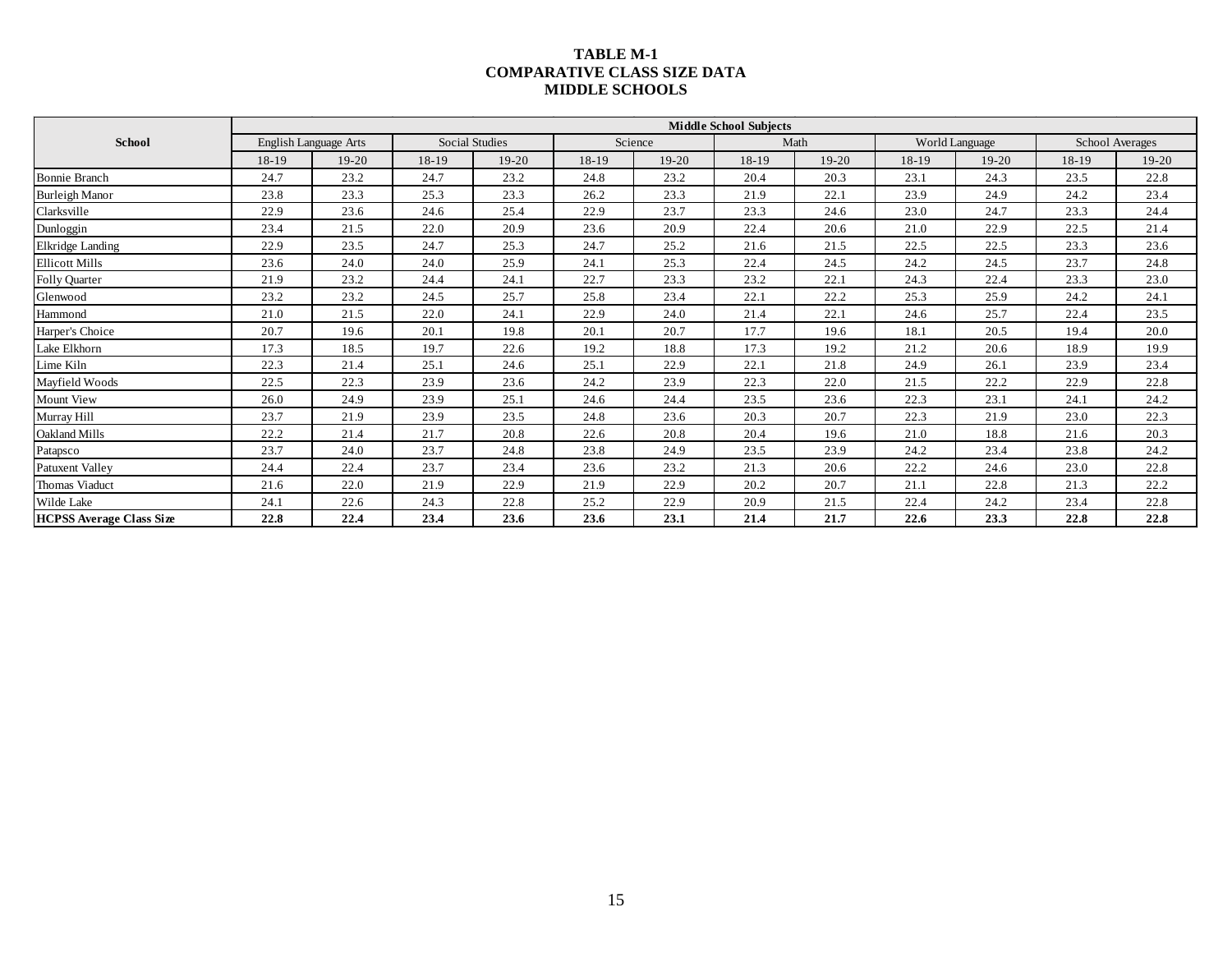#### **TABLE M-2 COMPARATIVE CLASS SIZE DATA MIDDLE SCHOOLS**

|                                 |            |             |               | <b>Middle School Related Arts Subjects</b> |                           |                |
|---------------------------------|------------|-------------|---------------|--------------------------------------------|---------------------------|----------------|
| <b>School</b>                   | <b>ART</b> | <b>FACS</b> | <b>Health</b> | <b>General Music</b>                       | <b>Physical Education</b> | <b>Tech Ed</b> |
|                                 | $19 - 20$  | $19 - 20$   | $19 - 20$     | $19 - 20$                                  | $19 - 20$                 | $19 - 20$      |
| <b>Bonnie Branch</b>            | 18.6       | 22.2        | 25.6          | 20.0                                       | 27.0                      | 23.6           |
| <b>Burleigh Manor</b>           | 24.1       | 25.2        | 25.1          | 24.0                                       | 27.2                      | 26.6           |
| Clarksville                     | 19.1       | 22.1        | 23.4          | 17.3                                       | 28.2                      | 24.1           |
| Dunloggin                       | 22.9       | 23.4        | 20.3          | 17.8                                       | 20.9                      | 20.6           |
| <b>Elkridge Landing</b>         | 27.2       | 26.6        | 24.0          | 25.9                                       | 25.7                      | 27.1           |
| <b>Ellicott Mills</b>           | 25.4       | 22.3        | 25.9          | 19.2                                       | 25.3                      | 22.5           |
| Folly Quarter                   | 24.7       | 22.8        | 25.1          | 21.5                                       | 29.1                      | 25.4           |
| Glenwood                        | 16.8       | 20.3        | 25.9          | 24.3                                       | 25.5                      | 18.8           |
| Hammond                         | 19.9       | 21.7        | 23.4          | 19.3                                       | 24.1                      | 24.3           |
| Harper's Choice                 | 21.0       | 20.0        | 19.6          | 16.5                                       | 19.8                      | 18.1           |
| Lake Elkhorn                    | 21.4       | 21.2        | 23.7          | 18.7                                       | 23.8                      | 20.6           |
| Lime Kiln                       | 23.1       | 26.1        | 27.5          | 24.3                                       | 27.6                      | 20.2           |
| Mayfield Woods                  | 25.3       | 27.7        | 24.4          | 22.8                                       | 23.6                      | 23.8           |
| <b>Mount View</b>               | 23.8       | 26.5        | 21.2          | 27.0                                       | 28.3                      | 23.7           |
| Murray Hill                     | 20.0       | 24.5        | 24.9          | 26.5                                       | 24.4                      | 25.8           |
| Oakland Mills                   | 18.6       | 19.7        | 21.4          | 25.8                                       | 22.6                      | 19.8           |
| Patapsco                        | 25.8       | 27.8        | 25.0          | 24.2                                       | 24.9                      | 25.8           |
| <b>Patuxent Valley</b>          | 20.6       | 27.9        | 25.1          | 25.8                                       | 26.9                      | 18.4           |
| Thomas Viaduct                  | 25.5       | 27.6        | 21.0          | 22.8                                       | 27.5                      | 26.6           |
| Wilde Lake                      | 22.9       | 25.4        | 29.2          | 17.8                                       | 24.5                      | 21.3           |
| <b>HCPSS Average Class Size</b> | 22.3       | 24.0        | 24.1          | 22.1                                       | 25.4                      | 22.8           |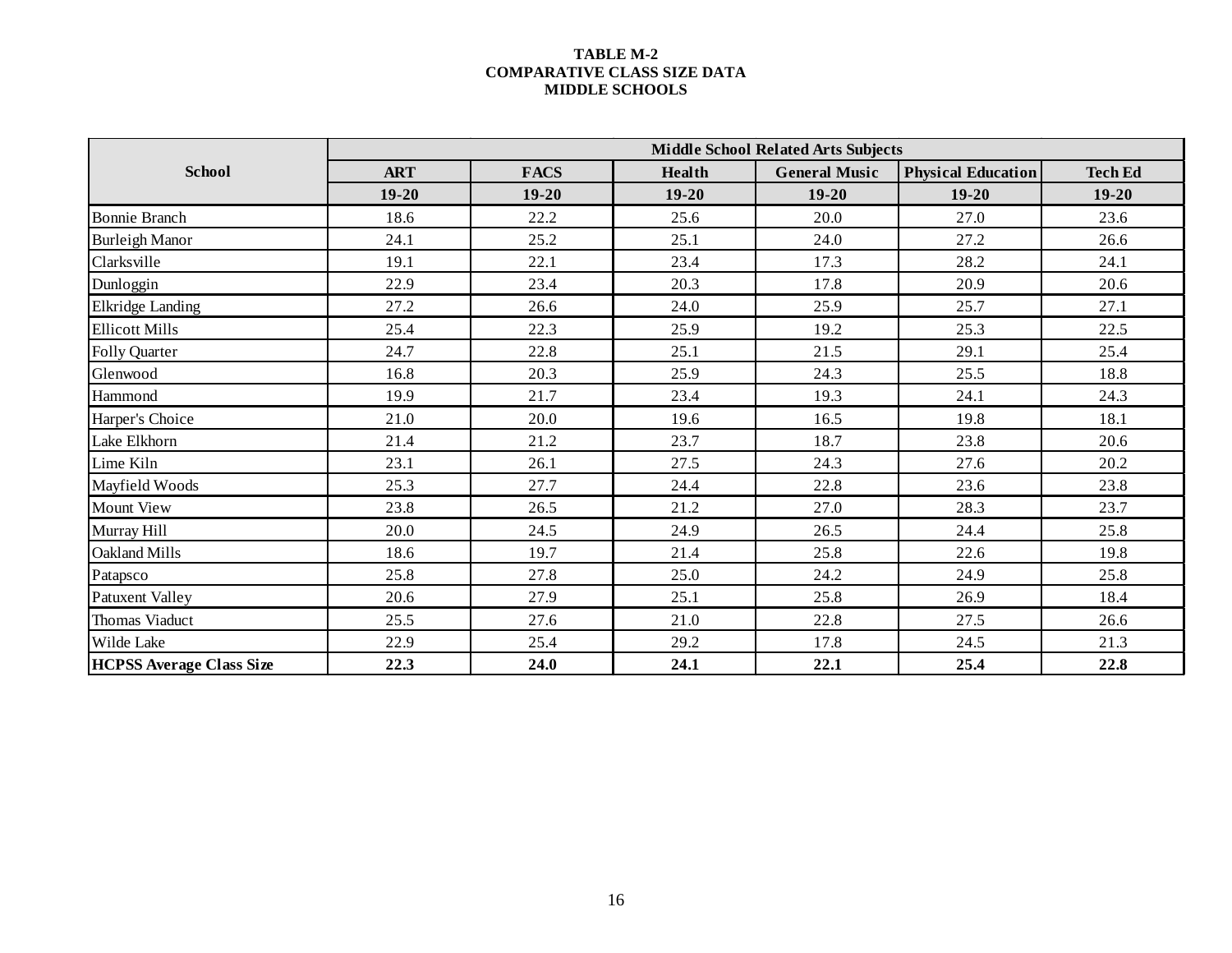#### **TABLE M-3 CLASSES OVER 33**

| <b>School</b>           | <b>English Language Arts,</b><br>Social Studies, Science, &<br><b>Math Courses</b> | Other Classes*   |
|-------------------------|------------------------------------------------------------------------------------|------------------|
|                         | 2019-2020                                                                          | 2019-2020        |
| <b>Bonnie Branch</b>    | $\overline{0}$                                                                     | $\theta$         |
| <b>Burleigh Manor</b>   | $\Omega$                                                                           | $\theta$         |
| Clarksville             | $\theta$                                                                           | $\theta$         |
| Dunloggin               | $\theta$                                                                           | $\theta$         |
| <b>Elkridge Landing</b> | $\theta$                                                                           | $\theta$         |
| <b>Ellicott Mills</b>   | $\theta$                                                                           | $\theta$         |
| Folly Quarter           | $\theta$                                                                           | $\overline{0}$   |
| Glenwood                | $\theta$                                                                           | $\theta$         |
| Hammond                 | $\theta$                                                                           | $\theta$         |
| Harper's Choice         | $\theta$                                                                           | $\theta$         |
| Lake Elkhorn            | $\theta$                                                                           | $\theta$         |
| Lime Kiln               | $\Omega$                                                                           | $\overline{0}$   |
| Mayfield Woods          | $\theta$                                                                           | $\theta$         |
| Mount View              | $\Omega$                                                                           | $\boldsymbol{0}$ |
| Murray Hill             | $\mathbf{0}$                                                                       | $\theta$         |
| <b>Oakland Mills</b>    | $\Omega$                                                                           | $\theta$         |
| Patapsco                | $\mathbf{0}$                                                                       | $\theta$         |
| Patuxent Valley         | $\boldsymbol{0}$                                                                   | $\mathbf{0}$     |
| Thomas Viaduct          | $\Omega$                                                                           | $\theta$         |
| Wilde Lake              | $\boldsymbol{0}$                                                                   | $\boldsymbol{0}$ |
| <b>TOTAL</b>            | $\bf{0}$                                                                           | $\bf{0}$         |

 *\* Does not include music classes.*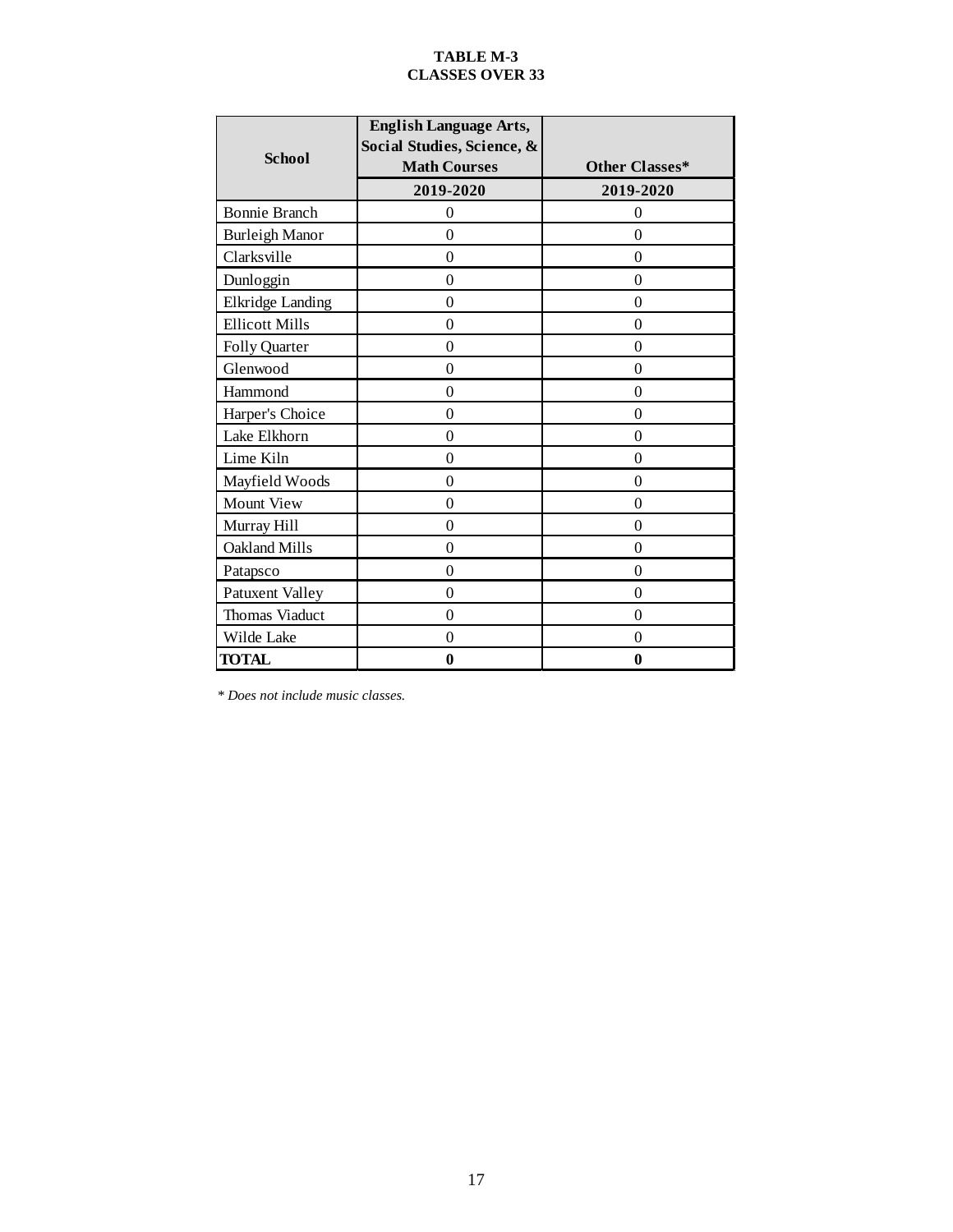# **High School Class Size 2018-2019**

The data for high school class size reflects the average number of students in each classroom by individual school as of September 30, 2019. The data for high school class size reflects the class size in the academic subjects of English 9 and 10, Algebra I, Geometry and Algebra II, classes over 33, and comparative data for English, Social Studies, Science, Math, and World Language courses.

High school enrollment projections determine the number of classroom teachers assigned to a school. The high school teacher to student ratio is 1.4:28.

The priority of smaller class sizes in assessed classes and in ninth grade English and Mathematics classes continues to be maintained. This priority, as well as an effective staffing process, has resulted in well-balanced class sizes in all of our high schools.

Tables H-1, *Class Size – English 9*, H-2*, Class Size – English 10*, and H-3*, Class Size – Mathematics* present the following:

- Average class size for English 9 is 24.2
- Average class size for English 10 is 24.7
- Average class size for Algebra I, Geometry and Algebra II is 23.9

Table H-4, *Classes with More than 33 Students*

Districtwide, there are no classes containing more than 33 students.

### Table H-5, *Comparative High School Class Size Data*

The application of the high school staffing process has enabled HCPSS to maintain a consistent class size across all high schools. The Division of School Management and Instructional Leadership continues to provide differentiated staffing to meet the unique needs of schools and the intensive support needed for students striving to meet graduation requirements.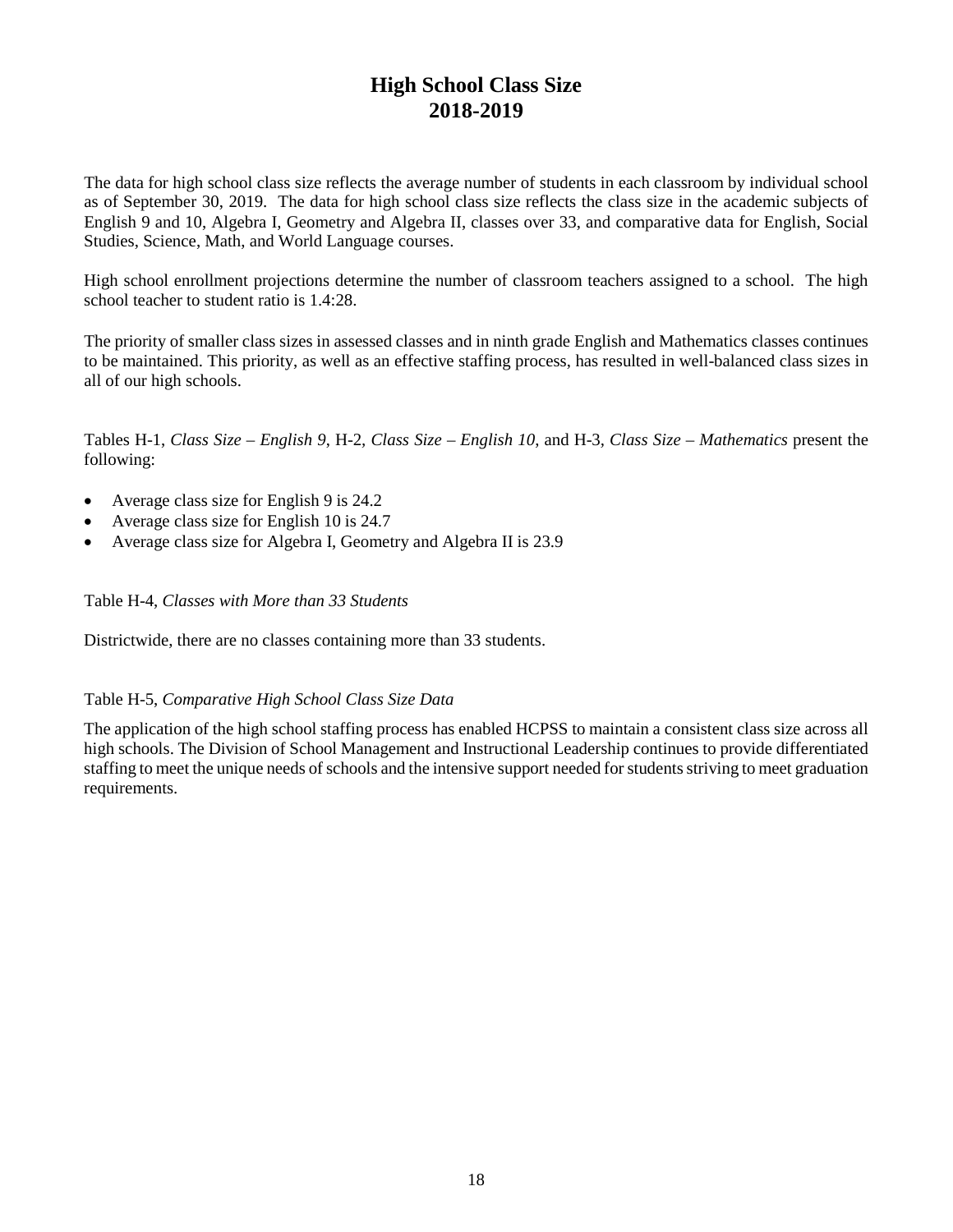#### **TABLE H-1 CLASS SIZE – ENGLISH 9**

| <b>School</b>          |                | English 9                      |      |                                | <b>English 9 Honors</b> |      |                                | English 9 GT |      |                | Humanities I GT (English)      |      |            |      |      |
|------------------------|----------------|--------------------------------|------|--------------------------------|-------------------------|------|--------------------------------|--------------|------|----------------|--------------------------------|------|------------|------|------|
|                        |                | <b>Course Number: LA-401-1</b> |      | <b>Course Number: LA-402-1</b> |                         |      | <b>Course Number: LA-403-1</b> |              |      |                | <b>Course Number: LA-830-1</b> |      | <b>All</b> |      |      |
|                        | No. Sec        | N                              | Avg  | No. Sec                        | N                       | Avg  | No. Sec                        | N            | Avg  | No. Sec        | N                              | Avg  | No. Sec    | N    | Avg  |
| Atholton               | 4              | 79                             | 19.8 | 5                              | 111                     | 22.2 | 5.                             | 130          | 26.0 |                |                                |      | 14         | 320  | 22.9 |
| Centennial             | 4              | 78                             | 19.5 | 6                              | 164                     | 27.3 | 4                              | 112          | 28.0 | 2              | 43                             | 21.5 | 16         | 397  | 24.8 |
| Glenelg                |                | 75                             | 18.8 | 5                              | 131                     | 26.2 | $\mathfrak{Z}$                 | 73           | 24.3 |                |                                |      | 12         | 279  | 23.3 |
| Hammond                | $\overline{7}$ | 149                            | 21.3 | $\overline{4}$                 | 115                     | 28.8 | 3                              | 88           | 29.3 |                |                                |      | 14         | 352  | 25.1 |
| Howard                 | 9              | 156                            | 17.3 | $\overline{ }$                 | 174                     | 24.9 | 5                              | 127          | 25.4 |                |                                |      | 21         | 457  | 21.8 |
| Long Reach             | 8              | 204                            | 25.5 | 8                              | 181                     | 22.6 | 4                              | 79           | 19.8 |                |                                |      | 20         | 464  | 23.2 |
| <b>Marriotts Ridge</b> | 3              | 72                             | 24.0 | 6                              | 140                     | 23.3 | 6                              | 178          | 29.7 |                |                                |      | 15         | 390  | 26.0 |
| Mt. Hebron             | 5              | 107                            | 21.4 | 6                              | 169                     | 28.2 | 5                              | 146          | 29.2 |                |                                |      | 16         | 422  | 26.4 |
| Oakland Mills          | 8              | 143                            | 17.9 | 3                              | 76                      | 25.3 | 4                              | 100          | 25.0 |                |                                |      | 15         | 319  | 21.3 |
| Reservoir              | 8              | 155                            | 19.4 | 5                              | 149                     | 29.8 | $\overline{4}$                 | 115          | 28.8 |                |                                |      | 17         | 419  | 24.6 |
| <b>River Hill</b>      | $\overline{2}$ | 57                             | 28.5 | 3                              | 83                      | 27.7 | 5                              | 145          | 29.0 |                |                                |      | 10         | 285  | 28.5 |
| Wilde Lake             | $\overline{ }$ | 149                            | 21.3 | 4                              | 117                     | 29.3 | 3                              | 89           | 29.7 |                |                                |      | 14         | 355  | 25.4 |
| <b>TOTAL</b>           | 69             | 1424                           | 20.6 | 62                             | 1610                    | 26.0 | 51                             | 1382         | 27.1 | $\overline{2}$ | 43                             | 21.5 | 184        | 4459 | 24.2 |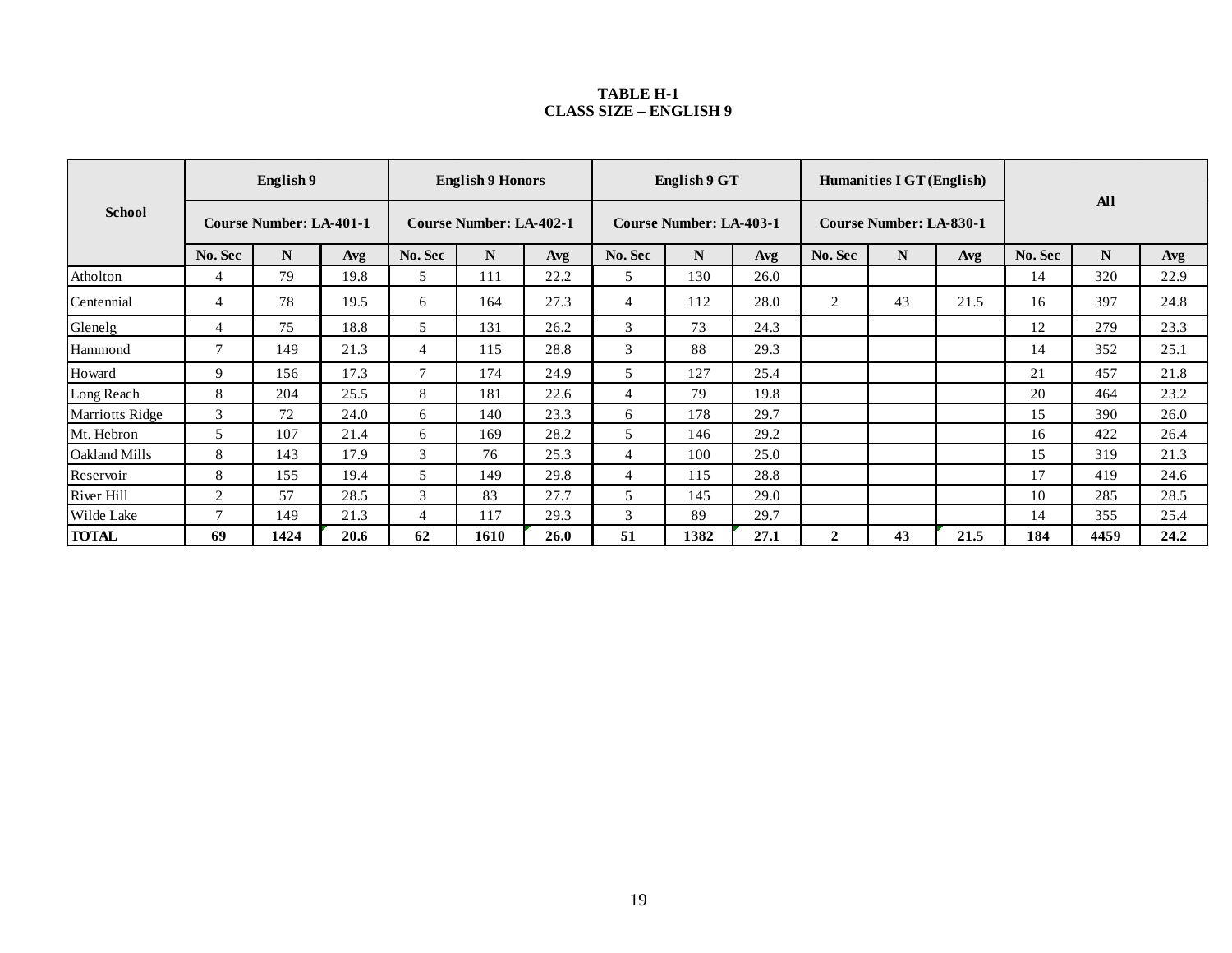#### **TABLE H-2 CLASS SIZE – ENGLISH 10**

| <b>School</b>   |                | English 10                     |      | <b>English 10 Honors</b>       |      |      |                | English 10 GT                  |      |             | Humanities $\Pi$ GT (English)  |      | <b>All</b> |      |      |
|-----------------|----------------|--------------------------------|------|--------------------------------|------|------|----------------|--------------------------------|------|-------------|--------------------------------|------|------------|------|------|
|                 |                | <b>Course Number: LA-501-1</b> |      | <b>Course Number: LA-502-1</b> |      |      |                | <b>Course Number: LA-503-1</b> |      |             | <b>Course Number: LA-831-1</b> |      |            |      |      |
|                 | No. Sec        | N                              | Avg  | No. Sec                        | N    | Avg  | No. Sec        | N                              | Avg  | No. Sec     | N                              | Avg  | No. Sec    | N    | Avg  |
| Atholton        | 4              | 84                             | 21.0 | 7                              | 176  | 25.1 | 5.             | 115                            | 23.0 |             |                                |      | 16         | 375  | 23.4 |
| Centennial      | 3              | 58                             | 19.3 | 6                              | 160  | 26.7 | 4              | 108                            | 27.0 | 2           | 51                             | 25.5 | 15         | 377  | 25.1 |
| Glenelg         | 3              | 64                             | 21.3 | $\overline{7}$                 | 157  | 22.4 | 3              | 97                             | 32.3 |             |                                |      | 13         | 318  | 24.5 |
| Hammond         | 6              | 132                            | 22.0 | 5                              | 123  | 24.6 | 3              | 97                             | 32.3 |             |                                |      | 14         | 352  | 25.1 |
| Howard          | 6              | 125                            | 20.8 | 8                              | 199  | 24.9 | 5              | 138                            | 27.6 |             |                                |      | 19         | 462  | 24.3 |
| Long Reach      | $\overline{7}$ | 181                            | 25.9 | 4                              | 111  | 27.8 | 3              | 81                             | 27.0 |             |                                |      | 14         | 373  | 26.6 |
| Marriotts Ridge | $\overline{4}$ | 63                             | 15.8 | $\overline{4}$                 | 103  | 25.8 | $\overline{ }$ | 203                            | 29.0 |             |                                |      | 15         | 369  | 24.6 |
| Mt. Hebron      | $\overline{4}$ | 98                             | 24.5 | 6                              | 172  | 28.7 | 6              | 165                            | 27.5 |             |                                |      | 16         | 435  | 27.2 |
| Oakland Mills   | 5              | 114                            | 22.8 | 3                              | 78   | 26.0 | 5              | 52                             | 17.3 |             |                                |      | 13         | 302  | 23.2 |
| Reservoir       | 5              | 101                            | 20.2 | 6                              | 139  | 23.2 | 6              | 164                            | 27.3 |             |                                |      | 17         | 404  | 23.8 |
| River Hill      | 3              | 60                             | 20.0 | 4                              | 108  | 27.0 | 10             | 208                            | 29.7 |             |                                |      | 17         | 463  | 27.2 |
| Wilde Lake      | $\overline{7}$ | 138                            | 19.7 | 6                              | 121  | 20.2 | 3              | 78                             | 26.0 |             |                                |      | 16         | 337  | 21.1 |
| <b>TOTAL</b>    | 57             | 1218                           | 21.4 | 66                             | 1647 | 25.0 | 60             | 1506                           | 25.1 | $\mathbf 2$ | 51                             | 25.5 | 185        | 4567 | 24.7 |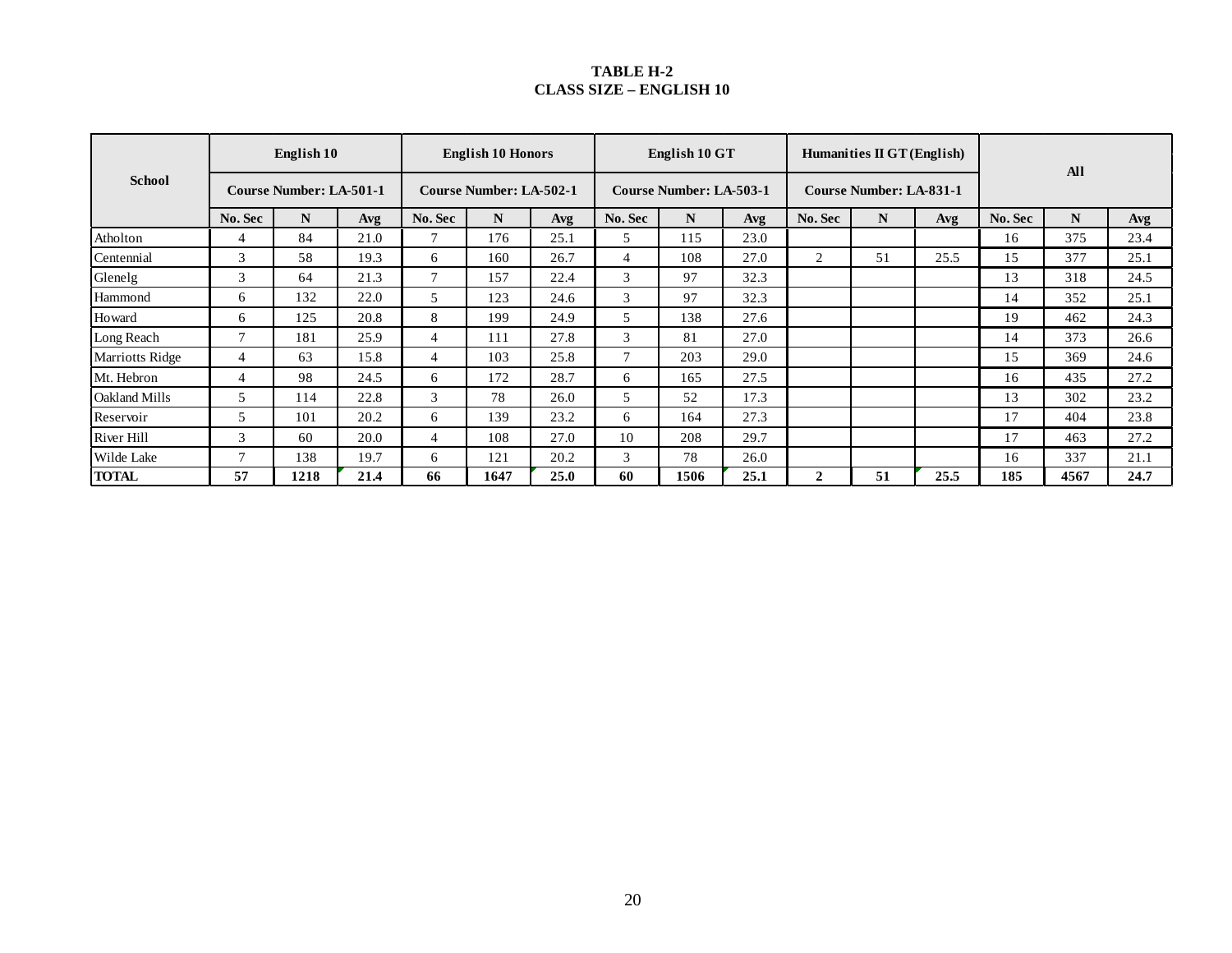### **TABLE H-3 CLASS SIZE – MATHEMATICS**

| <b>School</b>          |                                | Algebra I |      |                                | Geometry |      |                                | <b>Geometry GT</b> |                                | Algebra $\Pi$ |                         |      | Algebra $\Pi$ GT |      |      | All     |      |      |
|------------------------|--------------------------------|-----------|------|--------------------------------|----------|------|--------------------------------|--------------------|--------------------------------|---------------|-------------------------|------|------------------|------|------|---------|------|------|
|                        | <b>Course Number: MA-401-1</b> |           |      | <b>Course Number: MA-431-1</b> |          |      | <b>Course Number: MA-433-1</b> |                    | <b>Course Number: MA-461-1</b> |               | Course Number: MA-463-1 |      |                  |      |      |         |      |      |
|                        | No. Sec                        | N         | Avg  | No. Sec                        | N        | Avg  | No. Sec                        | N                  | Avg                            | No. Sec       | N                       | Avg  | No. Sec          | N    | Avg  | No. Sec | N    | Avg  |
| Atholton               | Ξ.                             | 129       | 18.4 |                                | 149      | 21.3 | $\sim$                         | 58                 | 29.0                           | $\mathbf Q$   | 205                     | 22.8 |                  | 134  | 26.8 | 30      | 675  | 22.5 |
| Centennial             | 6                              | 131       | 21.8 |                                | 124      | 24.8 |                                | 98                 | 24.5                           | 10            | 217                     | 21.7 | 6                | 153  | 25.5 | 31      | 723  | 23.3 |
| Glenelg                |                                | 104       | 20.8 | 6                              | 133      | 22.2 |                                | 55                 | 27.5                           |               | 132                     | 26.4 |                  | 183  | 26.1 | 25      | 607  | 24.3 |
| Hammond                | 12                             | 246       | 20.5 | 10                             | 201      | 20.1 |                                | 125                | 31.3                           | $\mathbf{r}$  | 156                     | 22.3 |                  | 124  | 24.8 | 38      | 852  | 22.4 |
| Howard                 | 10                             | 208       | 20.8 | 9                              | 193      | 21.4 |                                | 118                | 29.5                           | $\mathbf Q$   | 247                     | 27.4 |                  | 215  | 30.7 | 39      | 981  | 25.2 |
| Long Reach             | 16                             | 390       | 24.4 | 10                             | 258      | 25.8 |                                | 136                | 27.2                           | 10            | 191                     | 19.1 |                  | 158  | 22.6 | 48      | 1133 | 23.6 |
| <b>Marriotts Ridge</b> | C                              | 122       | 24.4 |                                | 122      | 24.4 |                                | 87                 | 29.0                           | 6             | 114                     | 19.0 | 8                | 242  | 30.3 | 27      | 687  | 25.4 |
| Mt. Hebron             | 10                             | 210       | 21.0 | Q                              | 224      | 24.9 |                                | 71                 | 23.7                           | Q             | 221                     | 24.6 |                  | 208  | 29.7 | 38      | 934  | 24.6 |
| <b>Oakland Mills</b>   | 10                             | 238       | 23.8 |                                | 152      | 21.7 |                                | 109                | 27.3                           | 8             | 175                     | 21.9 |                  | 106  | 26.5 | 33      | 780  | 23.6 |
| Reservoir              | 13                             | 287       | 22.1 | $\mathbf Q$                    | 207      | 23.0 | $\mathbf{\overline{3}}$        | 91                 | 30.3                           | 9             | 228                     | 25.3 |                  | 140  | 28.0 | 39      | 953  | 24.4 |
| River Hill             | $\mathcal{R}$                  | 73        | 24.3 | 6                              | 132      | 22.0 | $\mathbf{R}$                   | 61                 | 20.3                           |               | 134                     | 26.8 |                  | 208  | 29.7 | 24      | 608  | 25.3 |
| Wilde Lake             | 10                             | 225       | 22.5 |                                | 247      | 22.5 | $\mathbf{\overline{3}}$        | 53                 | 17.7                           | $\mathbf Q$   | 210                     | 23.3 |                  | 134  | 26.8 | 38      | 869  | 22.9 |
| <b>TOTAL</b>           | 107                            | 2363      | 22.1 | 94                             | 2142     | 22.8 | 40                             | 1062               | 26.6                           | 96            | 2230                    | 23.2 | 73               | 2005 | 27.5 | 410     | 9802 | 23.9 |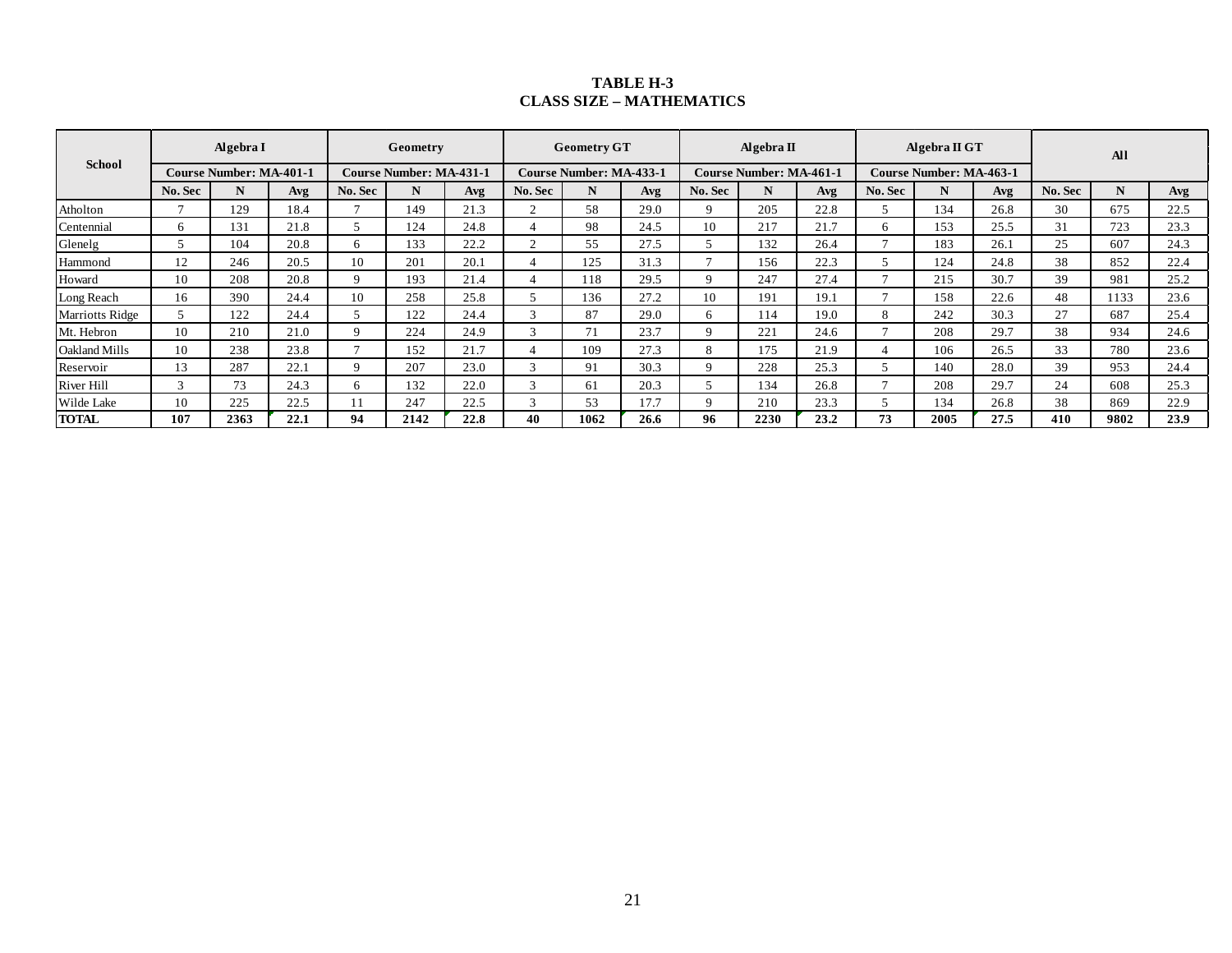## **TABLE H-4 CLASSES OVER 33**

| <b>School</b>   | <b>English Language Arts, Social</b><br><b>Studies, Science, &amp; Math Courses</b> | Other Classes* |
|-----------------|-------------------------------------------------------------------------------------|----------------|
|                 | 2019-2020                                                                           | 2019-2020      |
| Atholton        | 0                                                                                   | $\overline{0}$ |
| Centennial      | 0                                                                                   | $\Omega$       |
| Glenelg         | 0                                                                                   | $\theta$       |
| Hammond         | $\Omega$                                                                            | $\Omega$       |
| Howard          | $\theta$                                                                            | $\theta$       |
| Long Reach      | 0                                                                                   | $\theta$       |
| Marriotts Ridge | 0                                                                                   | $\Omega$       |
| Mt. Hebron      | $\theta$                                                                            | $\theta$       |
| Oakland Mills   | $\Omega$                                                                            | $\theta$       |
| Reservoir       | $\theta$                                                                            | $\theta$       |
| River Hill      | 0                                                                                   | $\overline{0}$ |
| Wilde Lake      | $\Omega$                                                                            | $\theta$       |
| TOTAL           | 0                                                                                   | 0              |

*\* Does not include digital education, music and dance classes.*